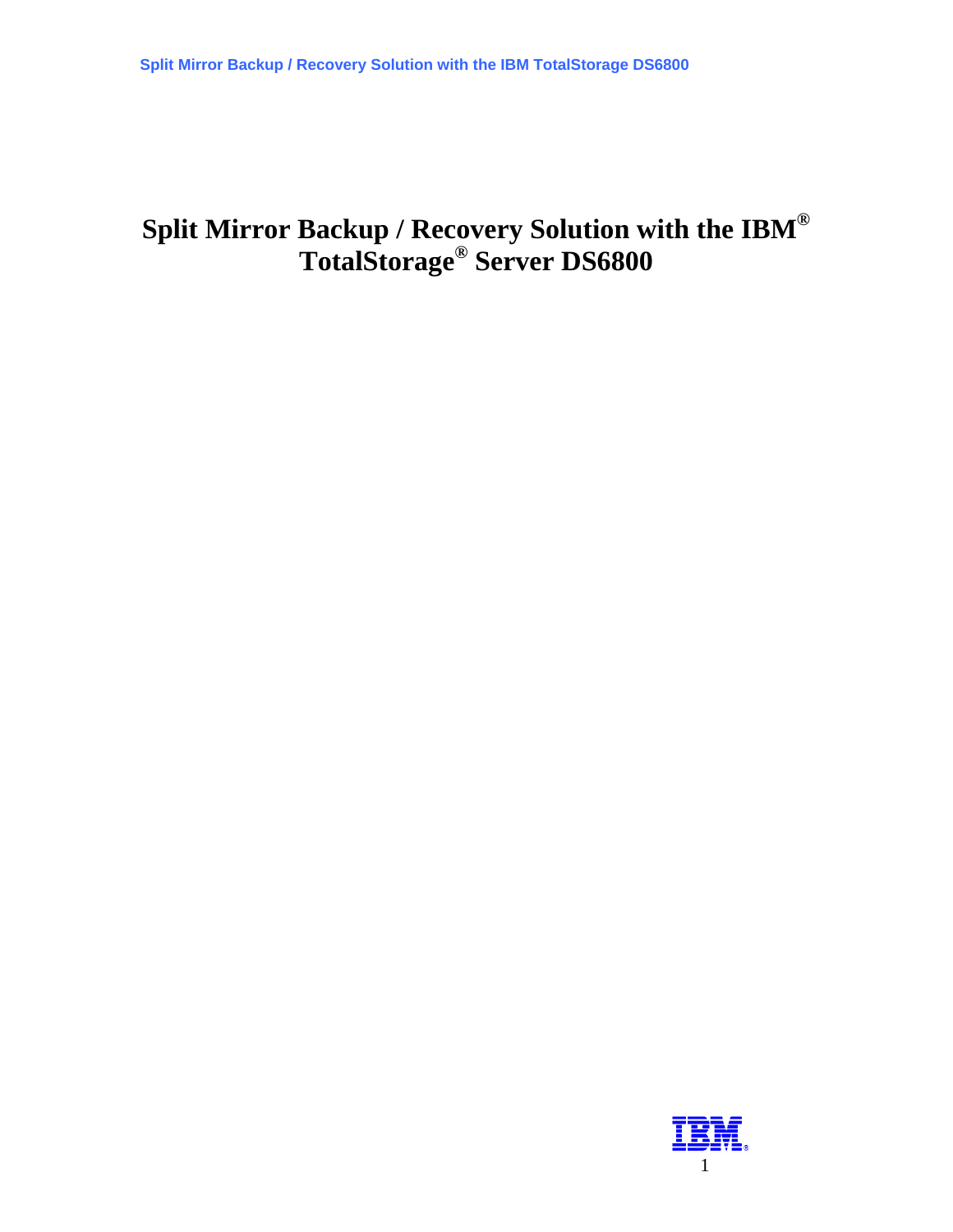## **CONTENTS**

| Abstract                                              | $\overline{4}$ |
|-------------------------------------------------------|----------------|
| 1. Introduction                                       | 5              |
| 2. Customer Requirements                              | 6              |
| 3. Introduction to the IBM TotalStorage DS6000 series | 7              |
| 4. DS6000 Architecture                                | 9              |
| 5. Copy Services                                      | 11             |
| 6. Installation Preparations and Lab Setup            | 13             |
| 7. SAP / Oracle Database Layout                       | 14             |
| 8. Split Mirror Backup & Recovery Process             | 15             |
| Phase Description of the SMBR Backup Process:         | 16             |
| Appendix                                              | 23             |
| 9. Sample Scripts                                     | 23             |
| 10. Input Config Files                                | 28             |
| 11. Hardware used                                     | 31             |
| 12. Software used                                     | 32             |
| $13.$ Logs                                            | 32             |
| References                                            | 40             |
|                                                       |                |

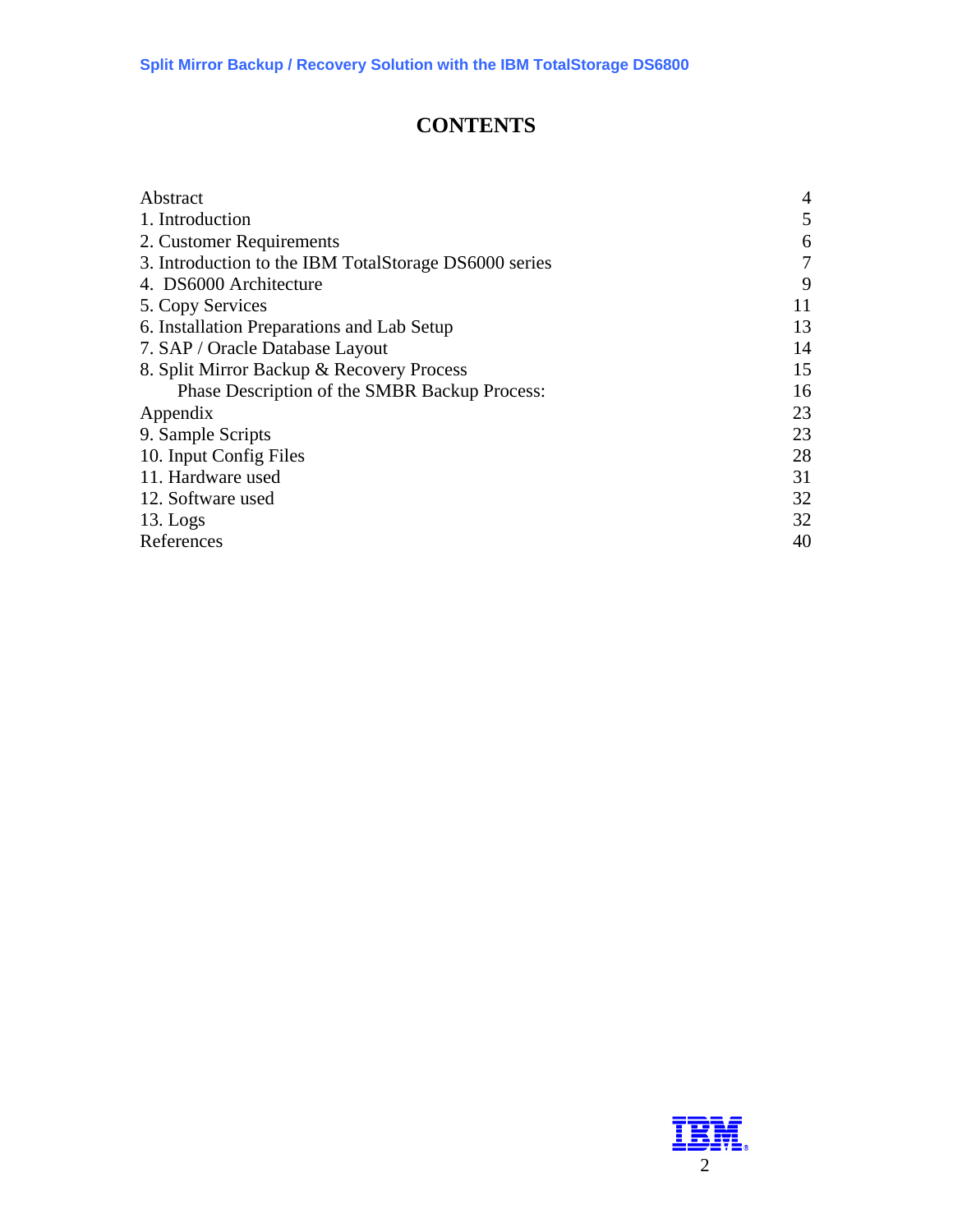The following terms are trademarks of International Business Machines Corporation in the United States, other countries, or both:

AIX ®, DB2 Universal Database®, Enterprise Storage Server (ESS) ®, FlashCopy®, IBM TotalStorage Server DS6000<sup>®</sup>, Tivoli<sup>®</sup>

The following terms are trademarks of SAP AG in Germany, in the United States, other countries, or both: SAP®, SAP Logo®, mySAP.com®, R/3®, ABAP®, SSQJ®, Advanced Technology Group®, OSS®, SAP R/3 Note®,

The following terms are trademarks of Oracle Corporation in the United States, other countries, or both:

#### ORACLE®

The information provided in this document is distributed "AS IS" basis without any warranty either express or implied. IBM AND SAP DISCLAIM ALL EXPRESS AND IMPLIED WARRANTIES WITH RESPECT TO SUCH INFORMATION, INCLUDING ANY WARRANTIES OF MERCHANTIBILITY OR FITNESS FOR A PARTICULAR PURPOSE. The use of this information or the implementation of any of these techniques is a customer responsibility and depends on the customer's ability to evaluate and integrate them into their operating environment. While the information contained in this paper has been reviewed by IBM and SAP for accuracy, there is no guarantee that the same or similar results will be obtained elsewhere. Customers attempting to adapt these techniques to their own environments do so at their own risk. The performance data contained herein was obtained in a controlled environment based on the use of specific data. Actual results that may be obtained in other operating environments may vary significantly. These values do not constitute a guarantee of performance.

References in this document to IBM and SAP products, programs, or services do not imply that IBM or SAP intend to make such products available in all countries in which each company operates. Neither IBM nor SAP warrants the others products. Each company's products are warranted in accordance with the agreements under which they are provided.

Version: 1.1 June 24, 2005

Document Author: Sathees B Kodi/San Jose/IBM E-Mail: [satheesk@us.ibm.com](mailto:satheesk@us.ibm.com) Ph: 1-408-256-3065 (T/L: 276-3065)

Document Owner: Amit Mathur/San Francisco/IBM E-Mail: [amitmat@us.ibm.com](mailto:amitmat@us.ibm.com) Ph: 1-408-256-9932 (T/L: 276-9932)

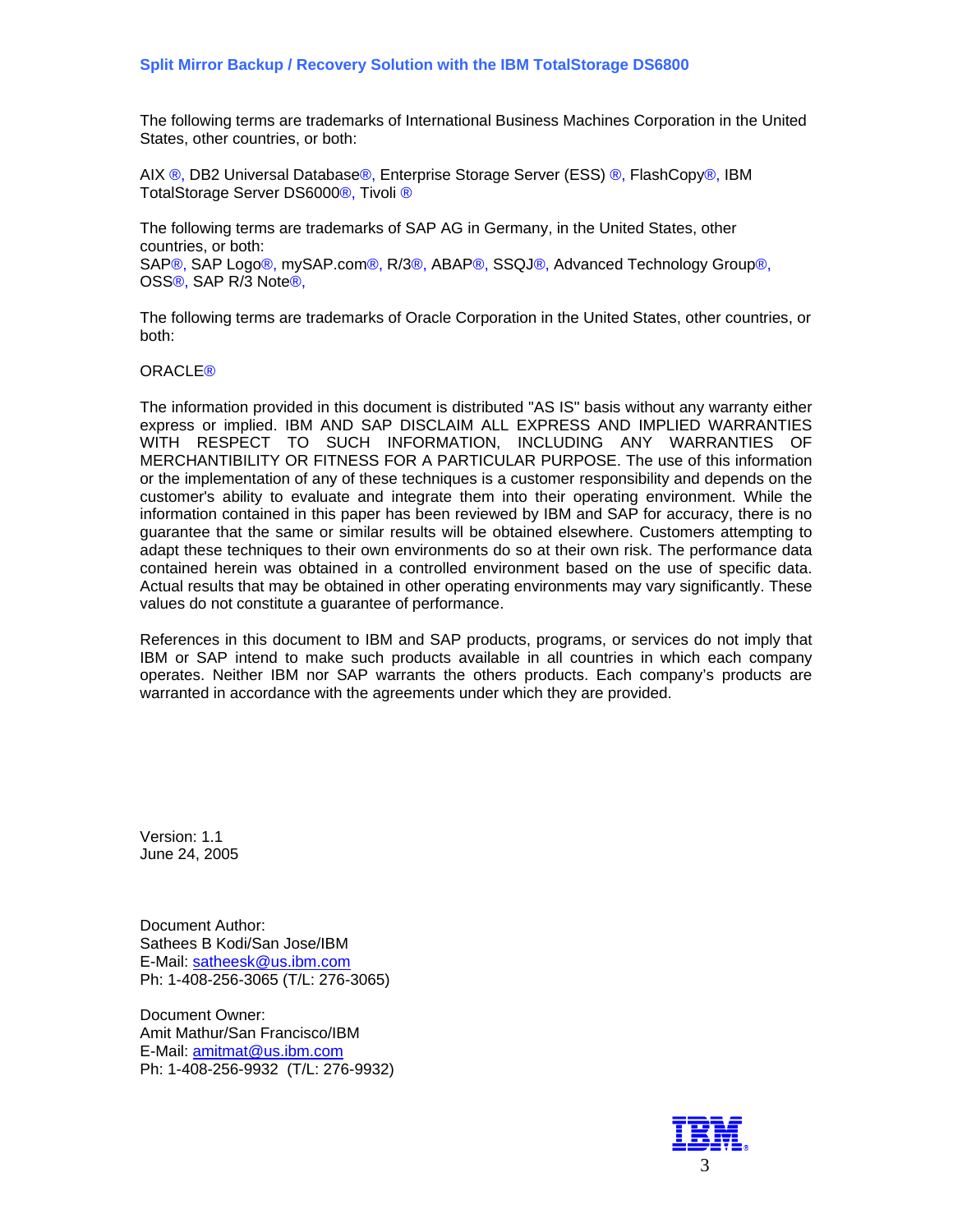# **Abstract**

<span id="page-3-0"></span>This white paper explains the use of an IBM TotalStorage DS6800 storage server as an essential component of advanced infrastructure solutions, such as one implementing a High Availability Split Mirror Backup / Recovery solution (SMBR) for  $SAP^{\circledR}$  R/3<sup>®</sup> on the Oracle RDBMS and the AIX operating system environments.

It sets forth a methodology for a "zero" downtime backup of SAP databases used in the above SMBR environment. This solution is illustrated on an IBM TotalStorage DS6800 IBM's recently announced midrange business class storage server and uses Advanced Copy functions to demonstrate a "no impact," server-less backup of a live SAP R/3 system without lost of transactions in flight when backing up data.

"Near Instant" availability of a point-in-time copy of an SAP production database using Oracle's HOT BACKUP feature and IBM's consistency group technology provides the ability to deliver a global consistent copy of the database using the log information written during the online backup. The ability to provide consistent copies of the database provides flexibility to place an emergency system at users disposal while recovering the live database from a disaster. Beyond Backup / Recovery, a consistent copy of the database may be used for various purposes, such as creation of a reporting, production-fix, or a repository instance for a system running SAP® Business Information Warehouse (SAP BW).

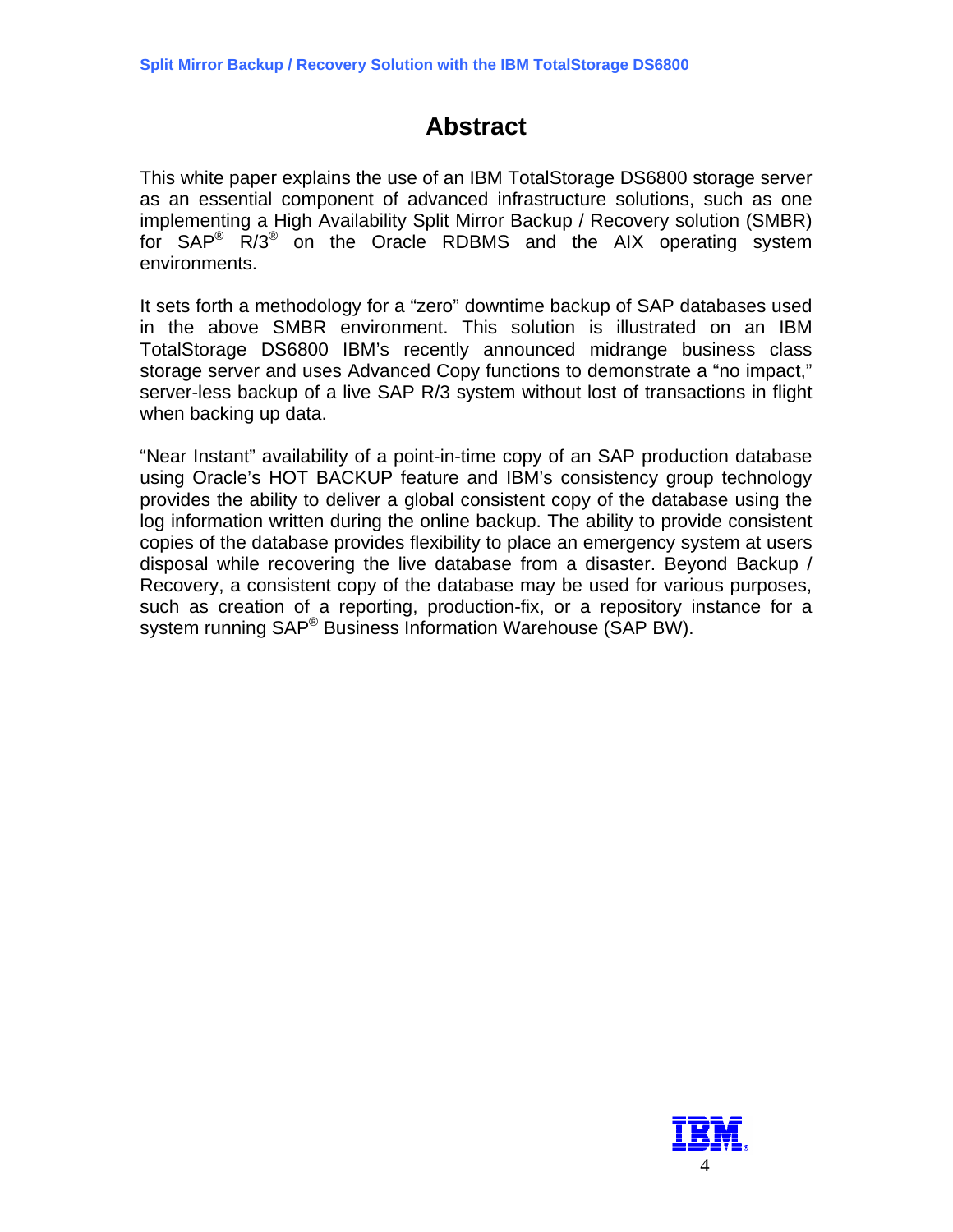# <span id="page-4-0"></span>**1. Introduction**

SAP's Advanced Technology Group (ATG) has developed scenarios using live databases that constantly copy or mirror data using storage subsystems, supporting continuous operation during the split (and resynchronization) of the mirror.

The solution demonstrates how IBM Metro Mirror [formerly known as Peer to Peer Remote Copy (PPRC) in Synchronous mode] can help SAP customers create a backup with little or no noticeable impact on production servers. This Split Mirror Backup solution can also use the IBM Consistency Group technology to suspend simultaneously writes to provide a global consistent copy as a backup. This paper describes in detail how the SAP R/3 Split Mirror solution can be implemented on a DS6800 using SAP R/3 Enterprise / Oracle 9i / AIX 5L platform. A solution similar to the one described in the following pages was implemented on an IBM ESS with SAP R/3 on Oracle / AIX and was first demonstrated in December 2000. This open systems solution for SAP with Oracle on AIX takes advantage of Oracle's Online or Hot Backup functionality.

The importance and the value of this Split Mirror Backup solution is that customer backups can be done in a few minutes instead of a few hours without this Split Mirror Backup solution. This Split Mirror Backup solution is automated through shell scripts and user needs to only provide the input values to the environment config file and data config file giving more flexibility to the customers. This Split Mirror Backup solution takes the advantage of Oracle hot backup methodology and copy services functions like FlashCopy<sup>®</sup> with freeze option using consistency group technology.

The Split Mirror Backup solution described in the white paper was implemented with a dual DS6800 configuration using the DS6800's advanced functions – the local copy function FlashCopy (FC) and the IBM Remote mirror and copy (Also known as Metro Mirror). The core SAP R/3 system was loaded using a tool developed by SAP – SSQJ to simulate online transactions.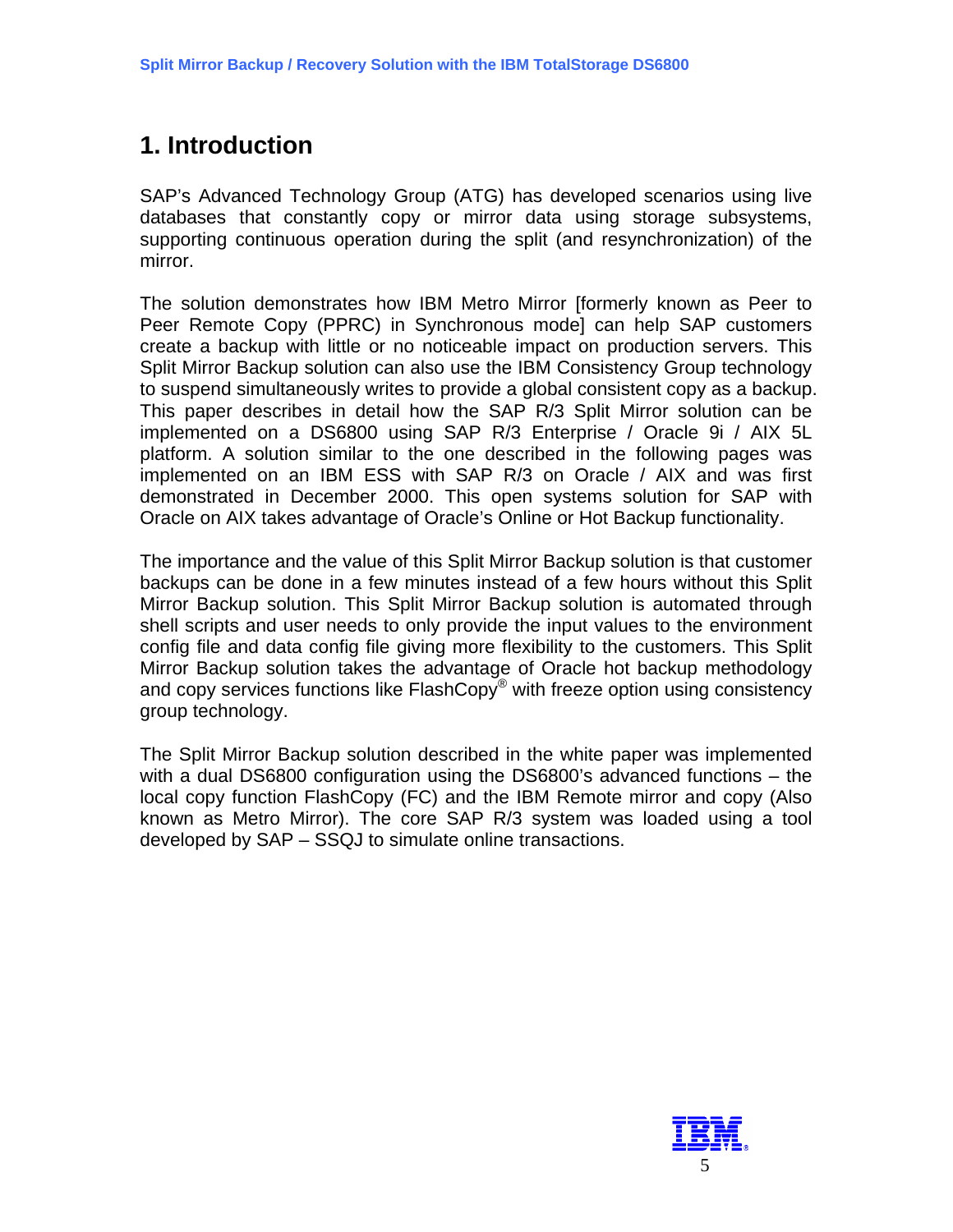## <span id="page-5-0"></span>**2. Customer Requirements**

The latest trend towards very large databases (VLDB), accompanied by the need for high availability in a global enterprise environment means that customers now demand production systems are available on a 24 x 7 basis. This also means that in case of a disaster, the system has to be available within minutes, or hardly longer than the time needed for the physical reload of the database from secondary or remote storage media. The high availability requirement also implies that backup and the creation of an emergency system may not cause any downtime of the live production system. Finally all procedures to achieve this must be automated.

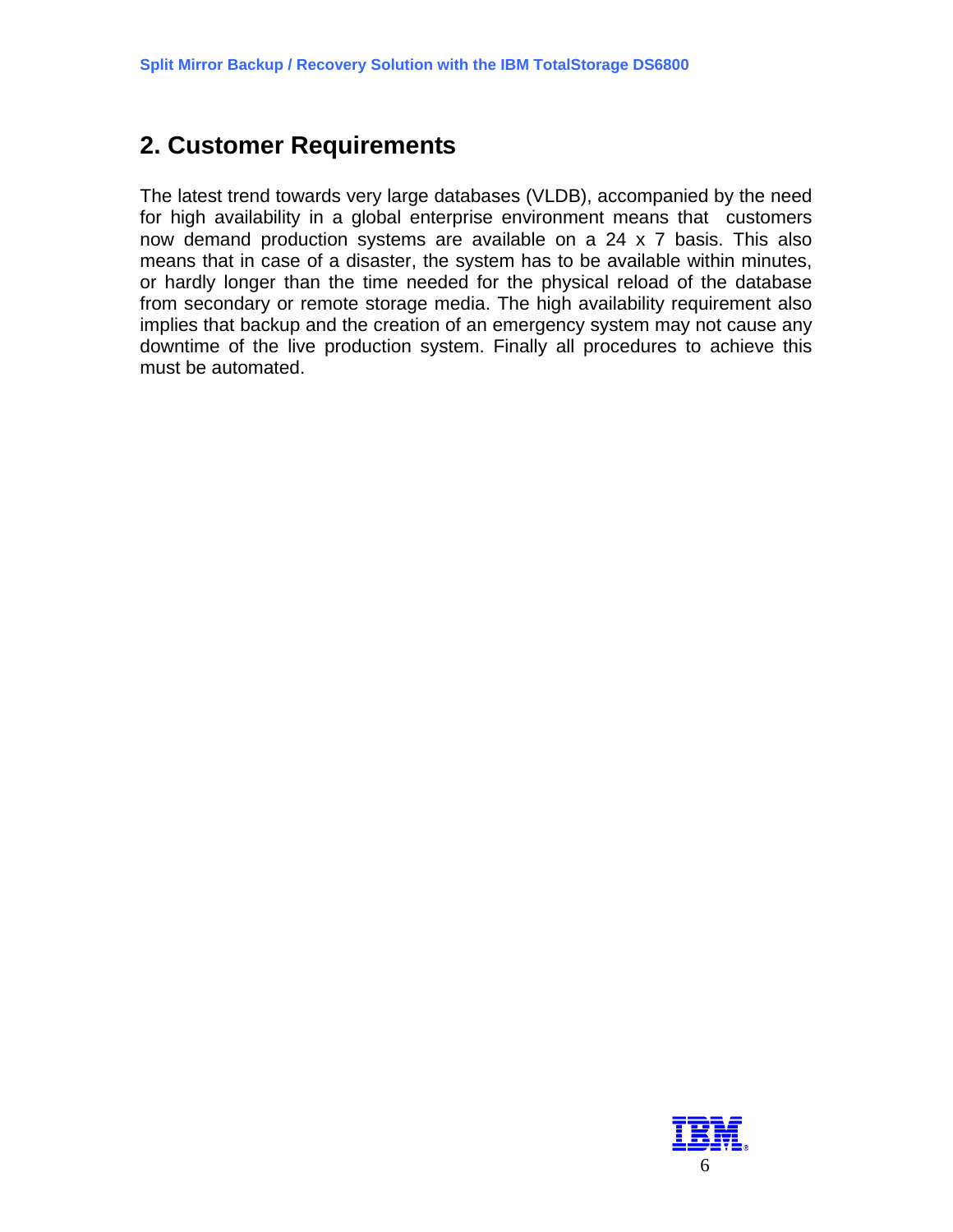## <span id="page-6-0"></span>**3. Introduction to the IBM TotalStorage DS6000 series**

IBM Total Storage DS6000 series is newly released and is designed to provide high availability, multiplatform and simplified management tools for business critical storage work loads. It is designed to support 24x7 operations.

The following list provides an overview of some of features associated with the DS6000 that allows the DS6000 to meet and exceed the customer DS6000 needs.

## **IBM TotalStorage**® **DS6000 series Highlights**

The IBM TotalStorage® DS6000 series is a fibre channel based series of storage systems that supports a wide range of IBM and non-IBM server platforms and operating environments. This includes open, zSeries, and iSeries servers.

In a small 3U footprint, the new storage subsystem is designed to provide business continuity, disaster recovery and resiliency previously only available in expensive high end storage subsystems. The DS6000 series is compatible with previous Enterprise Storage Server (ESS) Models 800 and 750 copy functions, as well as with the new DS8000 series.

The DS6000 series introduces an entirely new era in price, performance and scalability. Now for the first time zSeries and iSeries customers have the option for a midrange priced storage subsystem with many of the features and functions of an higher end enterprise storage subsystem

## **PowerPC processor technology:**

The DS6800 utilizes two 64-bit PowerPC 750GX 1 GHz processors for the storage server and the host adapters, respectively, and another PowerPC 750FX 500 MHz processor for the device adapter on each controller card. The DS6800 series controller's microcode shares many parts of the DS8000 series microcode and both are greatly enhanced extension of the ESS microcode.

## **Industry-standard fibre channel disk drives:**

The DS6000 series products offers a selection of fibre channel disk drives. According to your performance needs you can select from three different disk drive types: fast 73 GB drives rotating at 15,000 RPM, good performing and cost efficient 146 GB drives operating at 10,000 RPM, and high capacity 300 GB drives running at 10,000 RPM. The minimum storage capability with eight 73 GB DDMs is 584 GB. The maximum storage capability with 16 300 GB DDMs for the DS6800 controller enclosure is 4.8 TB. If you want to connect more than 16 disks, you can use upto 7 DS6800 expansion enclosures that allow a maximum of 128 DDMs per storage system and provide a maximum storage capability of 38.4 TB.

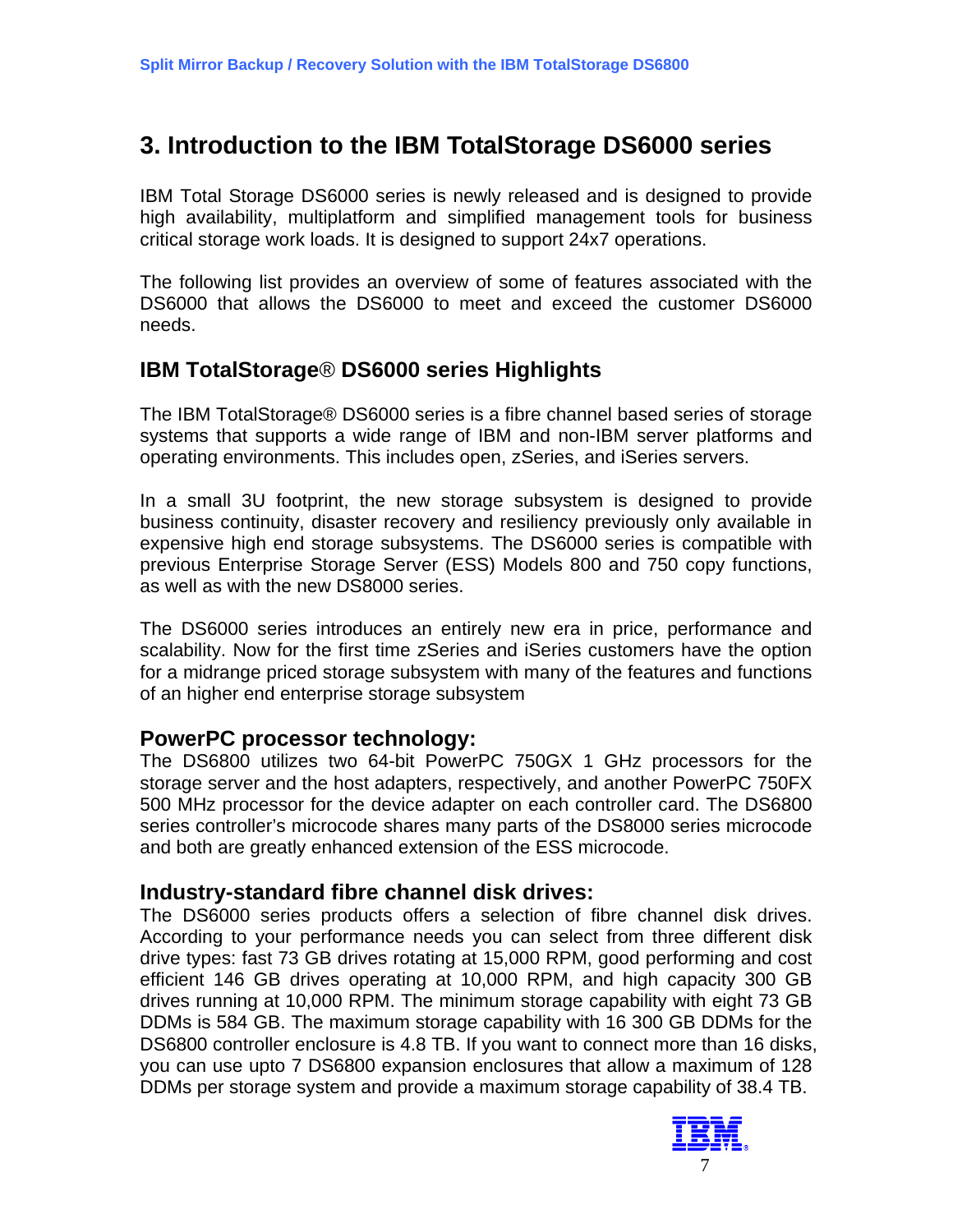## **Four-port fibre channel/FICON adapters:**

These new adapters are designed to not only enhance connectivity, but also increase configuration flexibility because the individual ports can be configured to support fibre channel or FICON.

### **New processor memory offerings:**

The DS6800 is equipped with 2 GB memory in each controller card, adding up to 4 GB. Some part of the memory is used for the operating system and another part in each controller card acts as nonvolatile storage (NVS), but 50% of the memory is used as cache. This design to use processor memory helps make cache accesses very fast.

## **New internal fabric:**

The DS6000 series features a new internal fabric which can help provide increased bandwidth and fault tolerant internal interconnection, which is also used in the IBM eServer pSeries systems. It is called RIO-2 (Remote I/O) and can operate at speeds up to 1 GHz and offers a 2 GB per second sustained bandwidth per link.

## **High availability:**

The DS6000 series is designed and implemented with component redundancy to help avoid many potential single points of failure.

## **Logical Unit Number (LUN) and volume management**

- Non-disruptive LUN and volume creation and deletion are now supported. When a LUN or volume is deleted, the capacity can be re-formatted and reused.
- LUNs and volumes can be configured to span arrays. Therefore, the size of the volume/LUN is not constrained by the size of the array. LUNs up to 2 TB are supported. CKD volumes up to 65,520 cylinders are supported.

## **Addressing capabilities:**

More Logical Subsystems (LSS), logical devices, and logical paths can be defined versus the current DS6000.

- Up to 32 logical subsystems
- Up to 8192 logical volumes
- Up to 1040 volume groups
- Up to 2 TB LUNs
- Large z/OS volumes with up to 65520 Cylinders

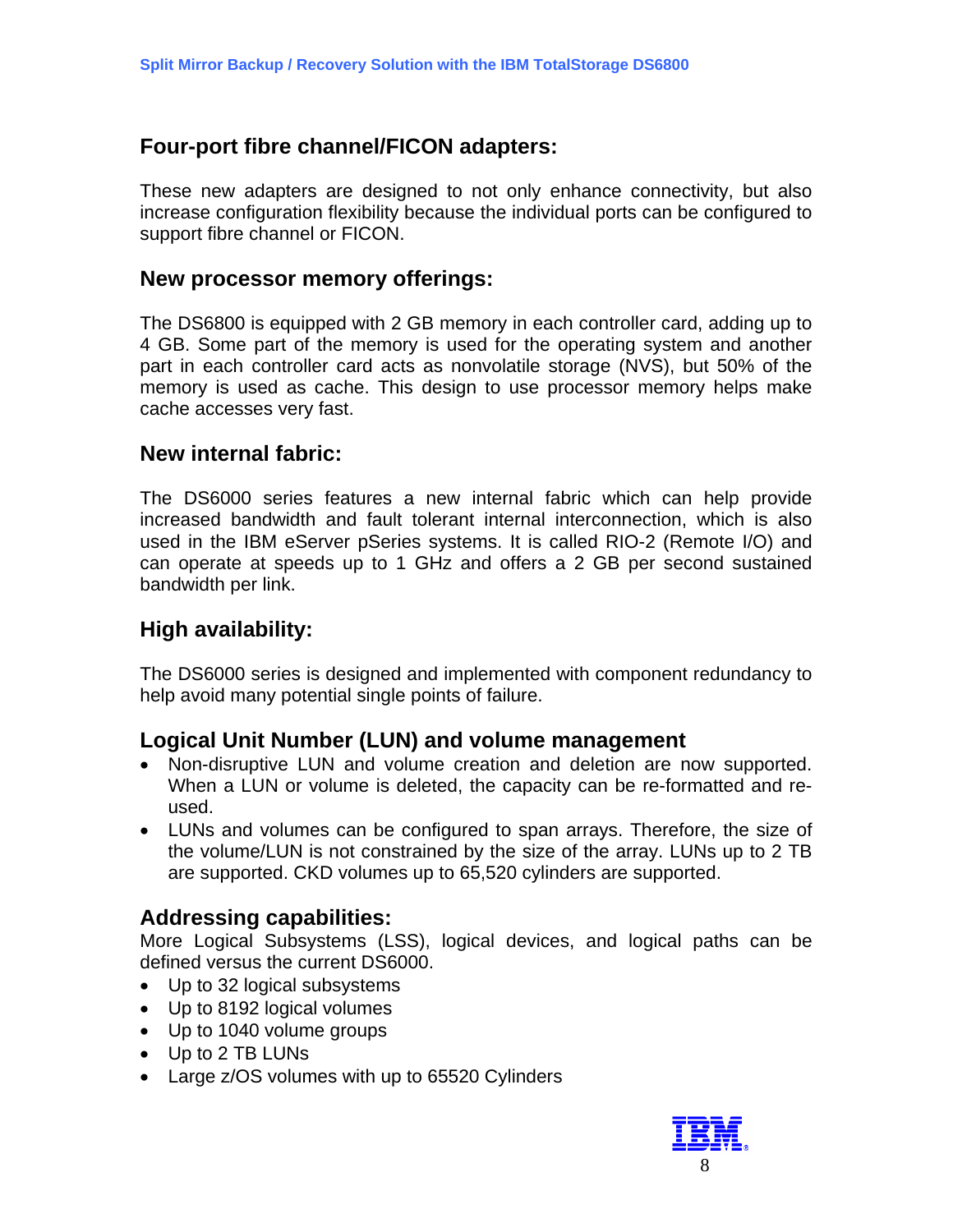# <span id="page-8-0"></span>**4. DS6000 Architecture**

The DS6800 consists of two controller cards. Each controller card contains an integrated four port host adapter to connect Fibre Channel and FICON hosts. For the disk subsystem, each controller card has an integrated four port FC-AL (Fibre Channel Arbitrated Loop) device adapter that connects the controller card to two separate Fibre Channel loops. Each switched loop attaches disk enclosures that each contains up to 16 disks. Each enclosure contains two 22 port Fibre Channel switches. Of these 22 ports, 16 are used to attach to the 16 disks in the enclosure and four are used to interconnect with other enclosures. The architecture is depicted in Figure 1.



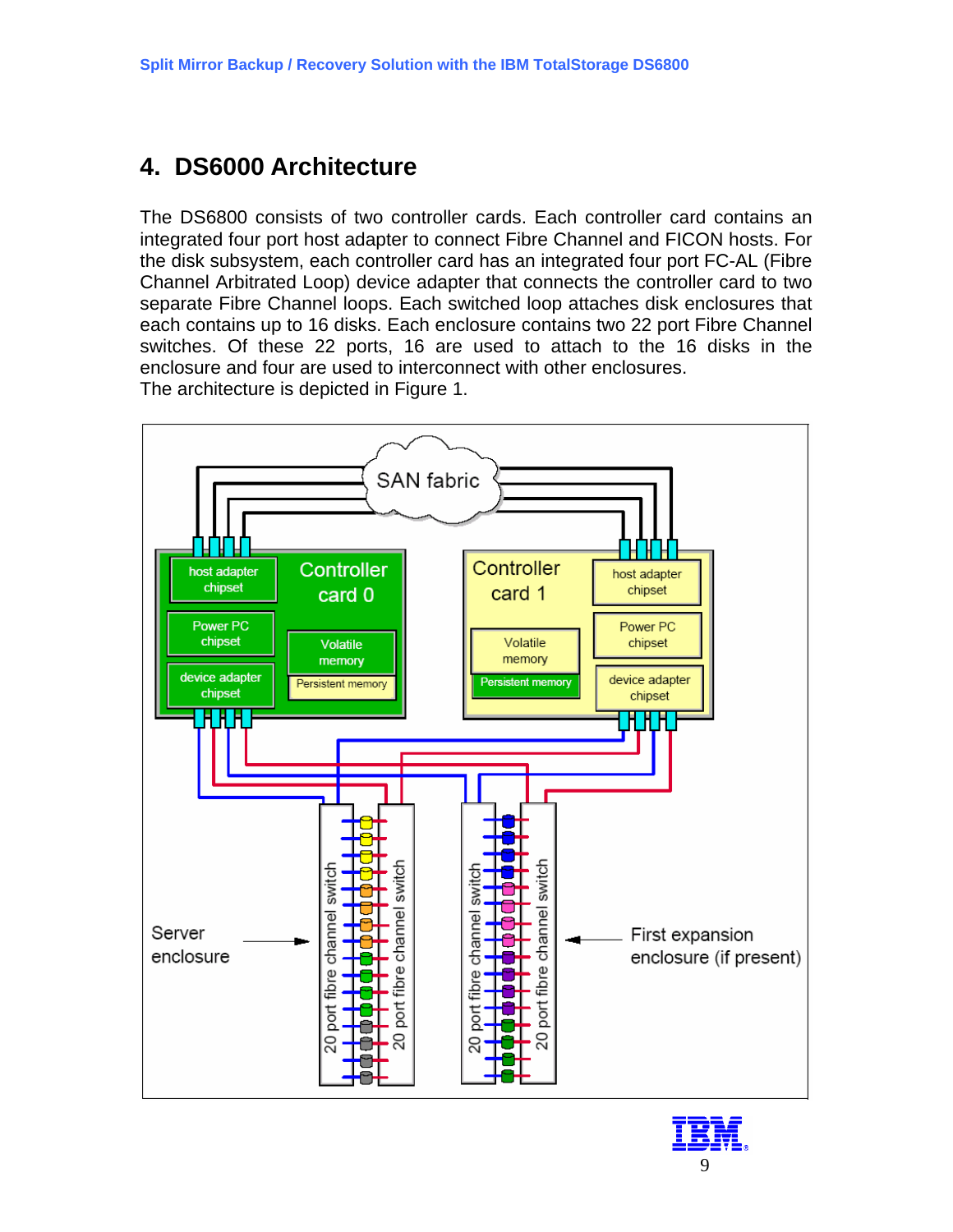#### *DS6000 architecture – Figure 1*

The remaining two are reserved for internal use. Each disk is attached to both switches. Whenever the device adapter connects to a disk, it uses a switched connection to transfer data. This means that all data travels via the shortest possible path. The attached hosts interact with microcode running on a PowerPC chipset to access data on logical volumes.

The microcode manages all read and write requests to the logical volumes on the disk arrays. For write I/O operations, the controllers use fast-write, whereby the data is written to volatile memory on one controller and persistent memory on the other controller. The DS6800 then reports to the host that the write is complete before it has actually been written to disk. This supports much faster write performance. Persistent memory is also called NVS or non-volatile storage.

When a host performs a read I/O, the controllers fetch the data from the disk arrays via the high performance switched disk architecture. The data is then cached in volatile memory in case it is required again. The controllers attempt to anticipate future reads by an algorithm known as SARC (sequential prefetching in adaptive replacement cache*)*. Data is held in cache as long as possible using this smart algorithm. If a cache hit occurs where requested data is already in cache, then the host does not have to wait for it to be read from the disks.

If you can view Figure 1 in color, you can use the colors as indicators of how the DS6800 hardware is shared between the controllers (in black and white, the dark color is green and the light color is yellow). On the left side is the green controller. The green controller records its write data and caches its read data in its volatile memory area (in green). For fast-write data it has a persistent memory area on the right controller. It uses its device adapter chipset to access the disk arrays under its management. The yellow controller on the right operates in an identical fashion.

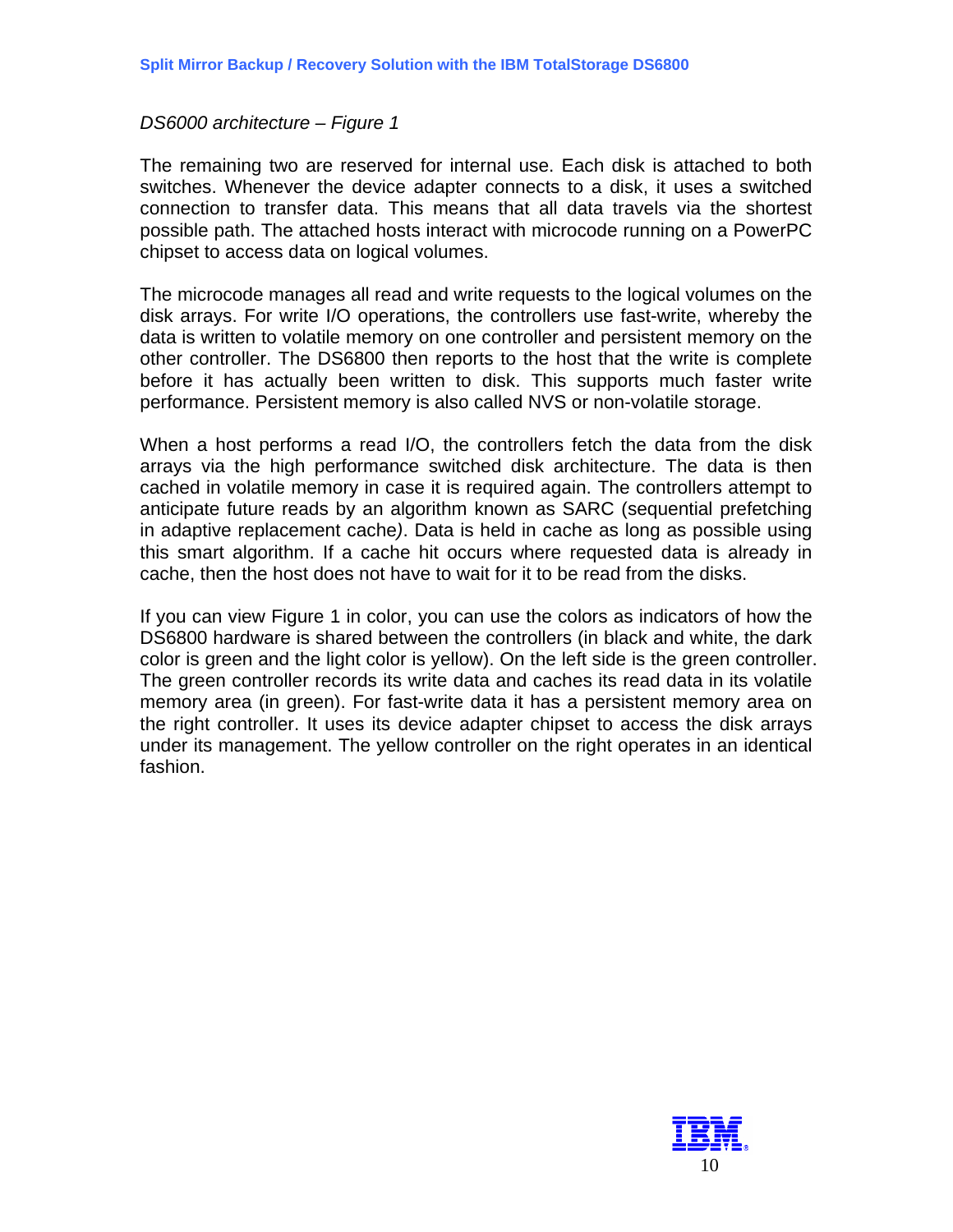# <span id="page-10-0"></span>**5. Copy Services**

Copy Services run on the DS6800 storage unit and support open systems and zSeries environments. These functions are supported also on the previous generation of storage systems called the IBM TotalStorage Enterprise Storage Server (ESS).

Many design characteristics of the DS6800 and data copying and mirroring capabilities of Copy Funtions contribute to the protection of data. The licensed Copy Functions are the following:

FlashCopy, which is a point-in-time copy function

Remote Mirror and Copy functions, previously known as Peer-to-Peer Remote Copy or PPRC, which include:

- IBM TotalStorage Metro Mirror, previously known as Synchronous PPRC
- IBM TotalStorage Global Copy, previously known as PPRC Extended **Distance**
- IBM TotalStorage Global Mirror, previously known as Asynchronous PPRC
- z/OS Global Mirror, previously known as Extended Remote Copy (XRC)
- z/OS Metro/Global Mirror

## **Consistency Group Technology**

IBM's Consistency Group technology supports the consistency between any set of source and target volumes defined in a Consistency group for local copy within a storage system or remote mirror and copy between storage systems. The split mirror backup solution uses the consistency technology at FlashCopy level as well as at remote mirror and Copy level. With Copy Functions, you can create *Consistency Groups* for FlashCopy and PPRC. Consistency Group is a function to keep *data consistency* in the backup copy. Data consistency means that the order of dependent writes is kept in the copy. For more details on the Consistency Group refer to the IBM Red Book "IBM TotalStorage Enterprise Storage Server Implementing ESS Copy Services in Open Environments."

## **PPRC Consistency Groups**

To maintain consistency of data across volumes at the recovery (target) site, volumes in a remote mirror and copy relationship can be collected into a *PPRC Consistency Group*. A PPRC consistency group is a set of volume pairs that

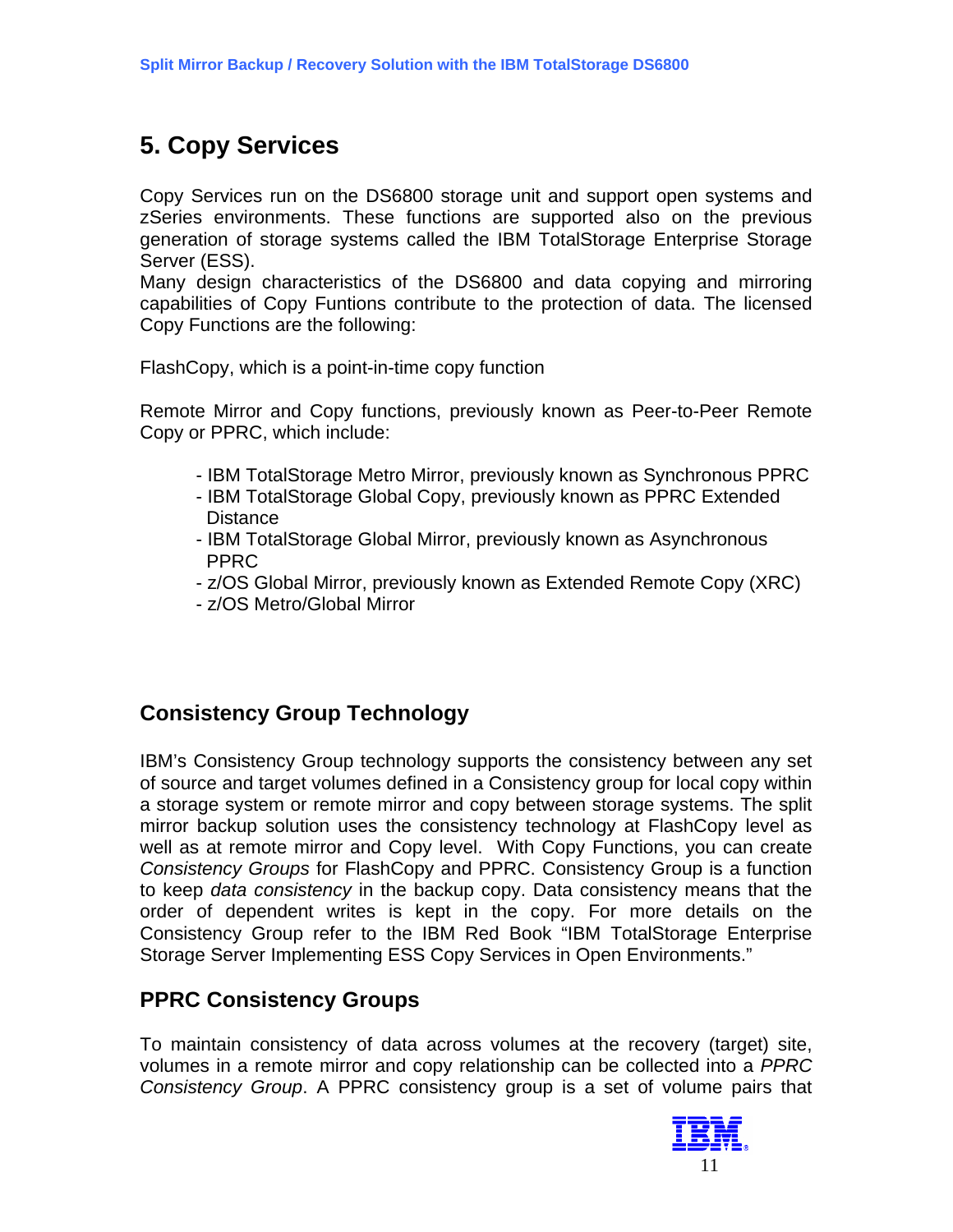have the same primary and secondary LSS for which the PPRC Consistency Group option has been activated.

## **Consistency Group FlashCopy**

If a consistent point-in-time copy across many logical volumes is required, and the user does not wish to quiesce host I/O or database operations, then the user may use the Consistency Group FlashCopy function to create a consistent copy across multiple logical volumes in multiple storage units.

In order to create this consistent copy, the user would issue a set of Establish FlashCopy commands with a *freeze* option, which will hold off host I/O to the source volumes. In other words, the Consistency Group FlashCopy function provides the capability to temporarily queue (at the host I/O level, not the application level) subsequent write operations to the source volumes that are part of the Consistency Group. During the temporary queuing, the FlashCopy establish is completed. The temporary queuing continues until this condition is reset by the "u*nfreezeflash"* command or the time-out value expires (the default is two minutes).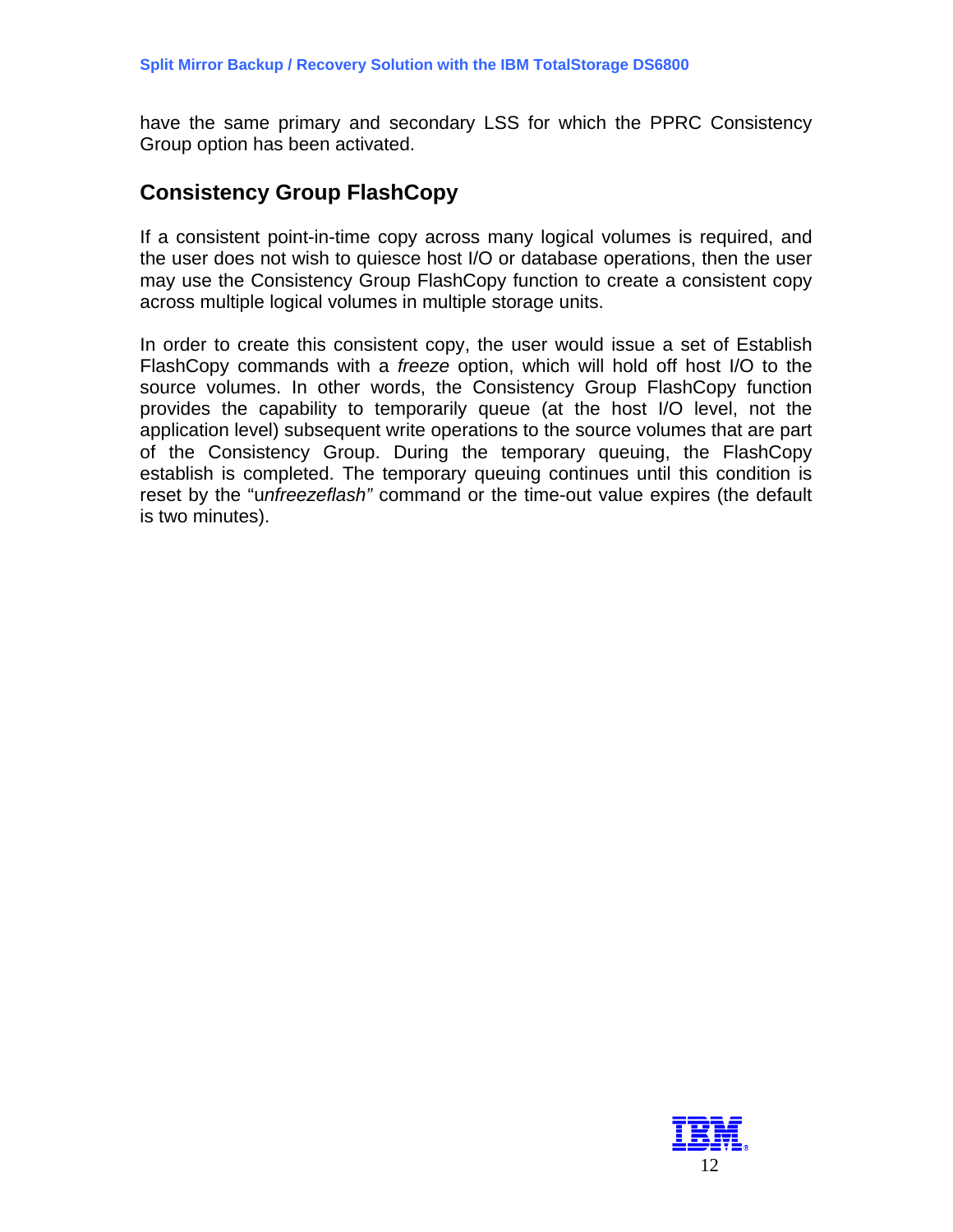# <span id="page-12-0"></span>**6. Installation Preparations and Lab Setup**

This section is used describe the initial setup and activities associated with creation of the environment required for this project.

The production host (AIX LPAR) name is "host-a". The Backup host name is "host-b". The two hosts are connected to both DS6800 boxes in the demonstration as shown in Figure 2.These two hosts are connected to these storage servers through SAN switch using Fibre cables. The primary DS6800 server name is BAYONET. The secondary or backup DS6800 server name is PEBBLE. The Metro Mirror also known as PPRC synchronous mirroring, relationship is established between these two DS6800 storage servers and PPRC paths connected using fibre cables. In the lab setup only one PPRC path is used for this Split Mirror Backup solution.

The host system operating software used in this solution is AIX 5L (5.2.0.0) and application software used is SAP R/3 Enterprise with Oracle 9i. The tool used to create load simulation on the SAP system is SSQJ 9.C that is designed by SAP. SSQJ is a generic test measurement tool that was developed with ABAP and function modules in core SAP R/3



### **Lab Setup**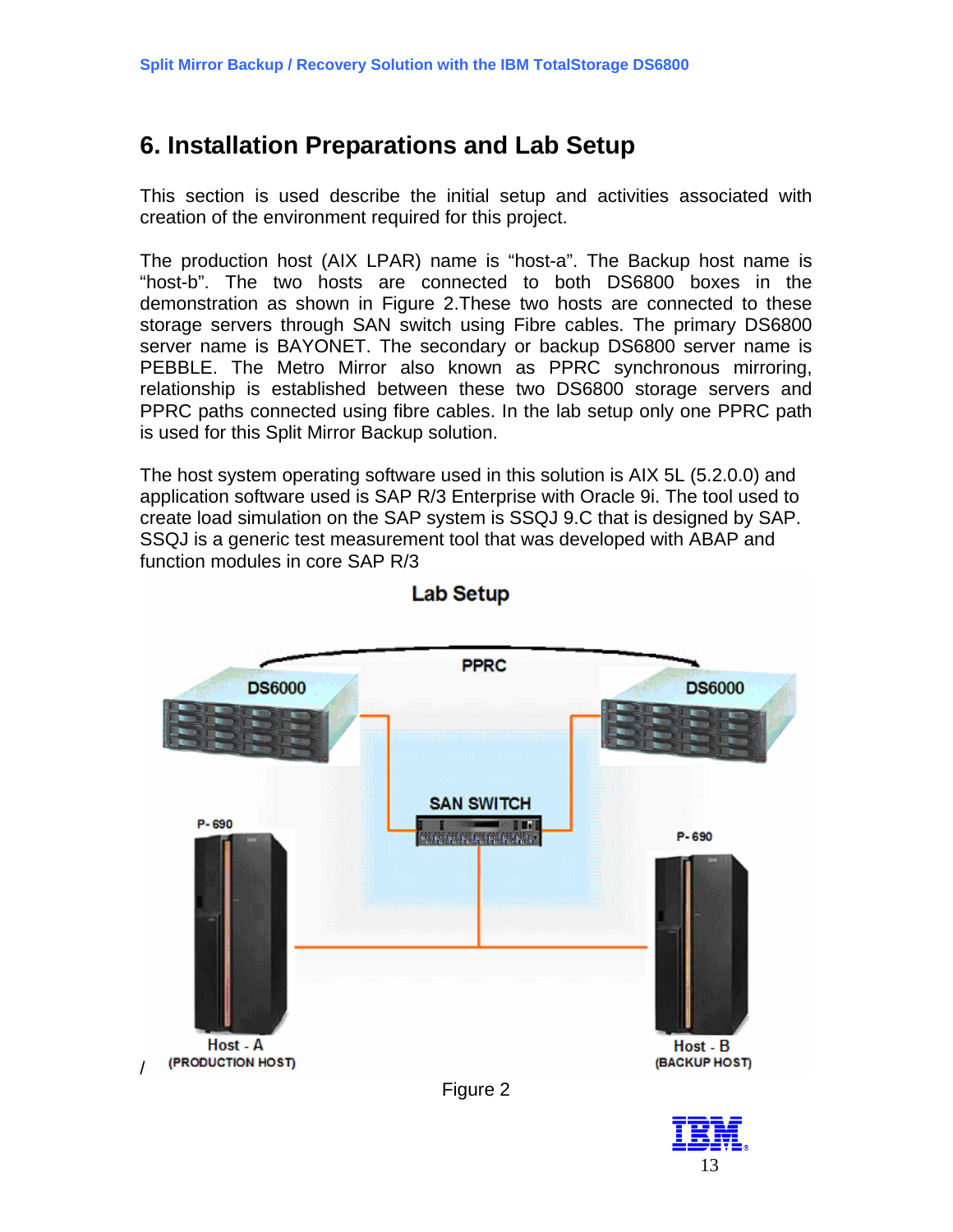# <span id="page-13-0"></span>**7. SAP / Oracle Database Layout**

The SAP and Oracle file systems used in this Split Mirror Backup solution is depicted in the following table as shown below. The LUN sizes used are 1 GB, 2 GB, 6 GB, 10 GB, 20 GB and 40GB. The LUNs on a DS6800 can be created across the ranks from a single extent pool. This gives more potential flexibility and performance benefit to the customers. It is preferable to have the file system /oracle/S01/oraarch on a separate disk (LUN) in order to re-sync the archive log files in the hot backup process. The disk group S01sap07vg (File system /oracle/S01/sapdata5) is created to store SSQJ tablespaces. Figure 3 below provides the information on SAP and Oracle disk groups, File systems and LUN sizes and their functions.

| <b>Disk Group</b> | <b>File System Name</b> | <b>Function</b>              | LUN/       | <b>File</b>   |
|-------------------|-------------------------|------------------------------|------------|---------------|
|                   |                         |                              | Range      | <b>System</b> |
|                   |                         |                              |            | <b>Size</b>   |
| S01sap00vg        | /usr/sap/S01            | work & global directory      | 0801-0803, | $5$ GB        |
|                   | /sapmnt/S01             | SAP executables              | 0832       | 2 GB          |
|                   | /usr/sap/trans          | <b>Transport Directory</b>   |            | $10$ GB       |
| S01sap01vg        | /oracle/S01/origlogA    | Online redo log files set I  | 0804-0809  | 512 MB        |
|                   | /oracle/S01/mirrlogB    | Online redo log files set II |            | 512 MB        |
|                   | /oracle/S01/mirrlogA    | Mirror of origlogA files     |            | 512 MB        |
|                   | /oracle/S01/origlogB    | Mirror of origlogB files     |            | 512 MB        |
|                   | /oracle/S01/sapreorg    | Temporary data staging       |            | 2 GB          |
| S01sap02vg        | /oracle                 | Oracle base directory        | 0810-0814  | 256 MB        |
|                   | /oracle/client          | <b>Oracle Client</b>         |            | 512 MB        |
|                   | /oracle/S01             | Oracle Instance specific     |            | 3 GB          |
|                   |                         | directory                    |            |               |
|                   | /oracle/S01/920_64      | <b>Oracle Executables</b>    |            | 4 GB          |
|                   | /oracle/stage/920_64    | <b>Oracle Staging Area</b>   |            | $2.5$ GB      |
| S01sap03vg        | /oracle/S01/sapdata1    | SAP R/3 data files           | 0815-0819  | 30 GB         |
| S01sap04vg        | /oracle/S01/sapdata2    | SAP R/3 data files           | 0820-0822  | 30 GB         |
| S01sap05vg        | /oracle/S01/sapdata3    | SAP R/3 data files           | 0825-0827  | $60$ GB       |
| S01sap06vg        | /oracle/S01/sapdata4    | SAP R/3 data files           | 0828-0829  | 80 GB         |
| S01sap07vg        | /oracle/S01/sapdata5    | SAP R/3 data files           | 0830-0831  | 80 GB         |
| S01sap08vg        | /oracle/S01/oraarch     | Archive log files            | 0823, 0824 | 40 GB         |

Figure 3

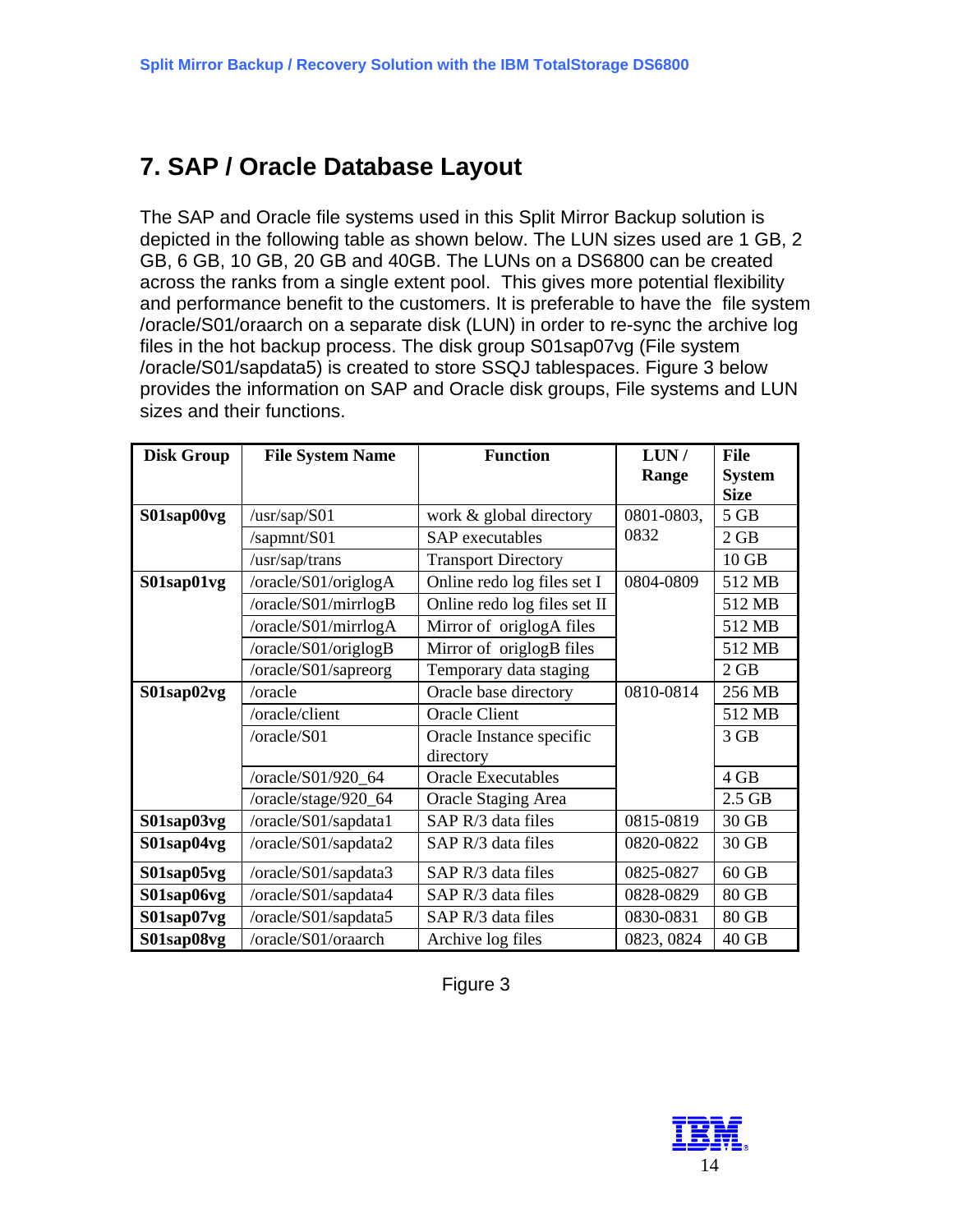# <span id="page-14-0"></span>**8. Split Mirror Backup & Recovery Process**

Initially the production system is in normal READ/WRITE operation state. In the lab all volumes (Data & Log) are in sync, which are in a constant metro mirror relationship (synchronous PPRC) between source  $DB_A$  and target  $DB_B$  across the primary DS6000 and secondary DS60000 as shown below in Figure 4. This allows the secondary site to be up-to-date at any point of time. The following SMBR scenario is tested in the lab.

The entire process is automated through shell scripts. The scripts are very simplified, and customizations are limited to customers having to fill the environment config file and data config file. One main script can run the whole split mirror process and will complete the local safety FlashCopy target and remote FlashCopy target at secondary server.

### **Split Mirror Backup and Recovery and Standby SAP R/3 System**

The SMBR process steps are listed below:

The typical split mirror backup and recovery process is shown in Figure 4. In this Split Mirror Backup solution FlashCopy consistency groups with freeze option is used along with Oracle Hot Backup methodology to make global consistent copy.



Figure 4

 $DB<sub>c</sub>$  volumes have been used to bring up an SAP instance after successful backup to tape. Using the SAP R/3 Homogeneous System Copy procedures for post copy BASIS administration tasks such as changing the RFC settings, locking user IDs, TMS setup and batch job cancellations etc., will confirm that the actual production related activities are deactivated in the test SAP instance on  $DB<sub>C</sub>$  volumes.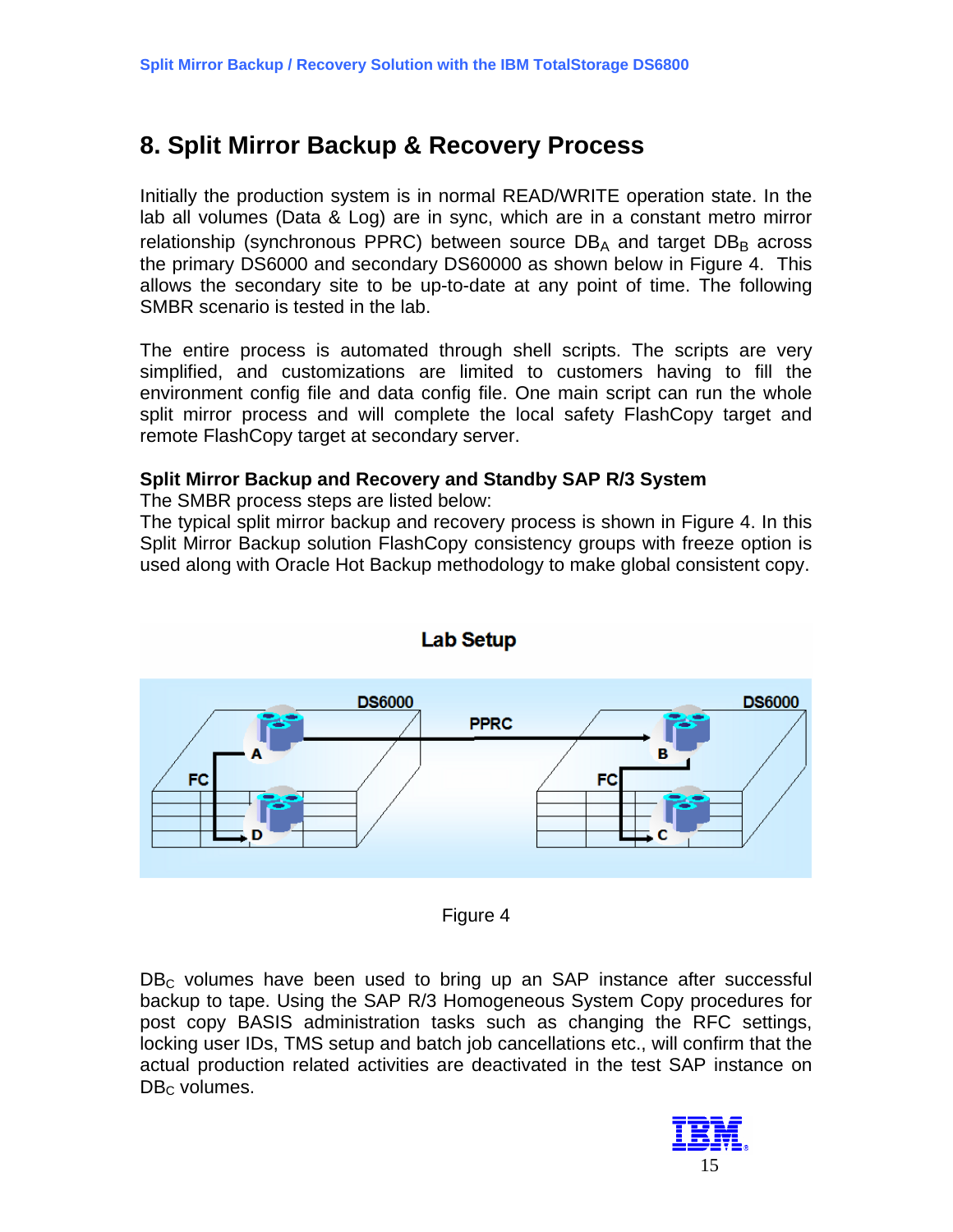<span id="page-15-0"></span>The first step in SMBR process would be to logoff all the users from the production-fix / reporting / standby instance i.e.,  $DB<sub>c</sub>$  (on the backup (target) host) before stopping respective SAP and Oracle processes. The SAP / Oracle instance on the Safety FlashCopy target volumes  $DB<sub>D</sub>$  in the primary ESS is also stopped.

## **Phase Description of the SMBR Backup Process:**

The scripts are divided into various phases to make scripts user friendly for the customers.

### **1. Begin Phase:**

- 1. Establish pprc path from  $DB_A$  to  $DB_B$  and ensure status as 'Full Duplex'.
- 2. Stop SAP, Database and Listener processes on Host connected to DB<sub>C</sub>.
- 3. Unmount the filesystems, Vary off the volume groups, Export volume groups and remove devices on target host connected to data volumes  $DB<sub>C</sub>$ .

## **2. FlashCopy Phase on Primary DS6000:**

- 1. Withdraw Prior FlashCopy (FC) relation between  $DB_A$  and  $DB_D$
- 2. Unmount the filesystems, Vary off the volume groups, Export volume groups and delete all previously existing disk groups on  $DB<sub>C</sub>$ .
- 3. Alter Tablespace Begin Backup on DB<sub>A</sub>; Suspend the Database.
- 4. FlashCopy Data volumes  $DB_A$  to  $DB_D$  (Safety Copy).
- 5. Unfreeze the FlashCopy source volumes  $DB_A$  to  $DB_D$ .
- 6. Alter database Resume; on  $DB_A$  Database.
- 7. Alter Tablespace End Backup; on DB<sub>A</sub> Database.
- 8. Alter system archive log current; on DB<sub>A</sub> Database.
- 9. Alter database backup controlfile 'where archive log are located'; on DB<sub>A</sub> Database.
- 10. Alter system archive log current; on DBA Database.
- 11. Resync the archive volumes.

### **3. REMOTE MIRROR AND COPY Phase between Primary DS6000 and Secondary DS6000:**

- 1. Withdraw Prior FlashCopy (FC) relation between  $DB_B$  and  $DB_C$ .
- 2. Alter Tablespace Begin Backup on DB<sub>A</sub>; Suspend the Database.
- 3. Freeze PPRC relations between DB<sub>A</sub> and DB<sub>D</sub>. (**OPTIONAL**) This step is not required for high availability point of view.
- 4. Unfreeze PPRC source volumes DBA. (**OPTIONAL**)
- 5. End backup steps for DB<sub>A</sub> Database, Repeat step 6 through 10 of phase 2.

In phase 3, pprcfreeze and pprcunfreeze commands are not mandatory. These commands will make sure no data is passing through  $DB_A$  to  $DB_B$ 

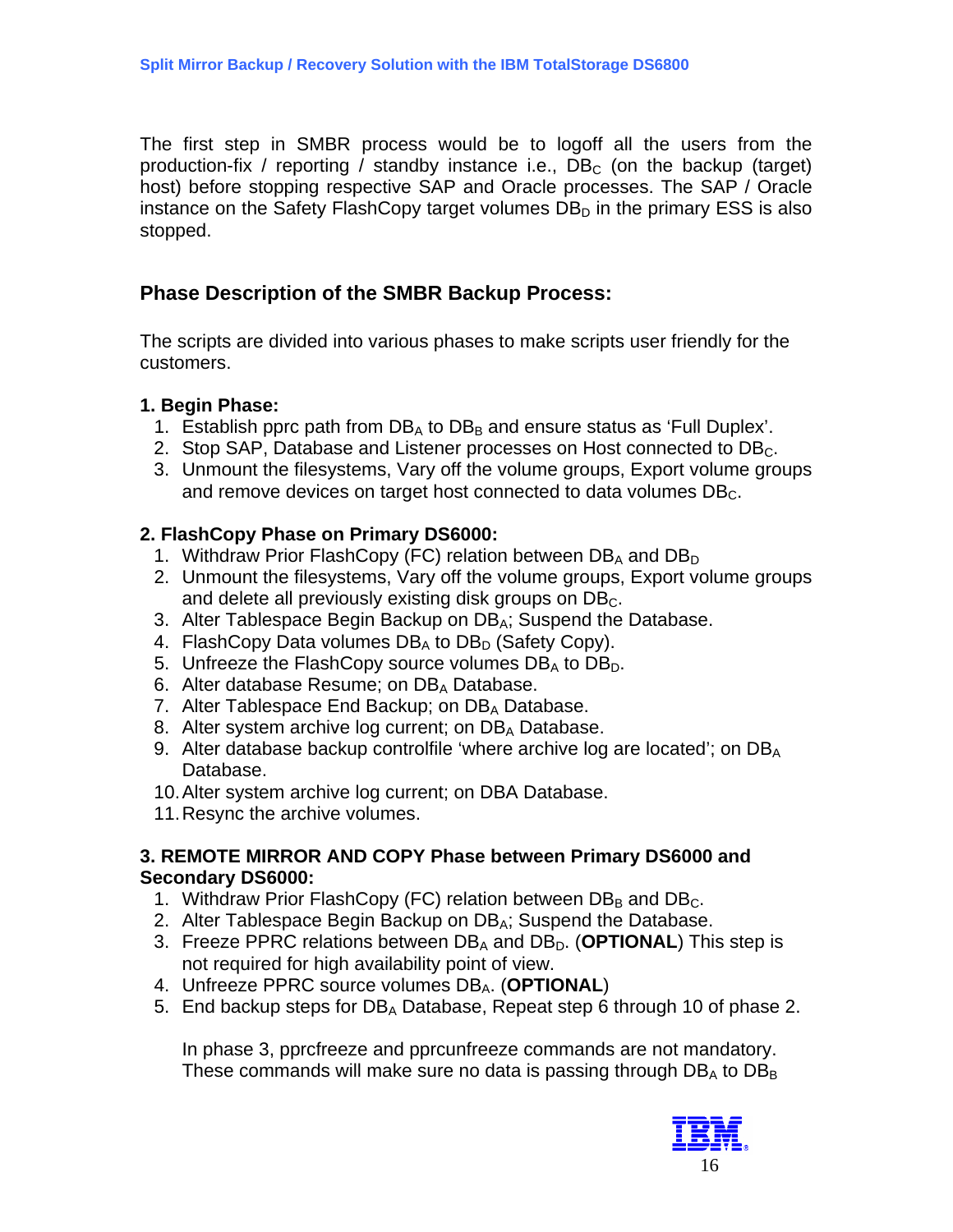during the freeze. Again it is only option. For the customers who are looking for high availability, they can ignore pprc freeze option.

### **4. FlashCopy Phase on Secondary DS6000:**

- 1. FlashCopy Data volumes  $DB_B$  to  $DB_C$ .
- 2. Unfreeze FlashCopy volumes on DB<sub>A</sub>.

## **5. PPRC Phase between Primary DS6000 and Secondary DS6000:**

- 1. Re-establish PPRC path between DB<sub>A</sub> and DB<sub>B</sub>. (**OPTIONAL**)
- 2. Resume PPRC relation between DB<sub>A</sub> and DB<sub>B</sub>. (**OPTIONAL**)
- 3. Make sure PPRC status between  $DB_A$  and  $DB_B$  is 'Full Duplex'.

## **6. FlashCopy Phase on Secondary DS6000:**

1. Perform an incremental FlashCopy for Archive Volumes between  $DB_B$  and  $DB<sub>C</sub>$ .

## **7. Second Instance Phase (target host):**

- 1. Run the following AIX commands config manager, convert all hdisks to vpaths using "cfallvpath" command, import the volume groups, vary on volume groups and mount filesystems scripts on the target host.
- 2. Create users and groups oracle and sap, dba and sapsys on target host if needed.
- 3. Make change to profile, user env, and permissions on target host for sap<SID>adm and ora<SID>.
- 4. Make changes to /etc/services for SAP-related entries. And other changes required by the SAP installation on AIX (refer SAP and AIX documentation).
- 5. Start oracle listener on target host.
- 6. Recover oracle database on target host
- 7. Startup mount; set autorecovery on; recover database using backup controlfile until cancel; alter database open resetlogs; on target host database.
- 8. Delete all print jobs and their lists on Target on target host database.
- 9. Update RFC on target host SAP
- 10. Start SAP on target host.
- 11. Logon to SAP on target host and run following SAP transaction "sick", to verify if the system shows-up any errors.

## **8. New Backup Cycle Initialization Phase:**

In order to be prepared for a new backup cycle, the systems ( $DB_B$ ,  $DB_C$  and  $DB<sub>D</sub>$ ) must be set back to the start situation

In this SMBR solution, the following tasks were created using DS6000 DSCLI command sets:

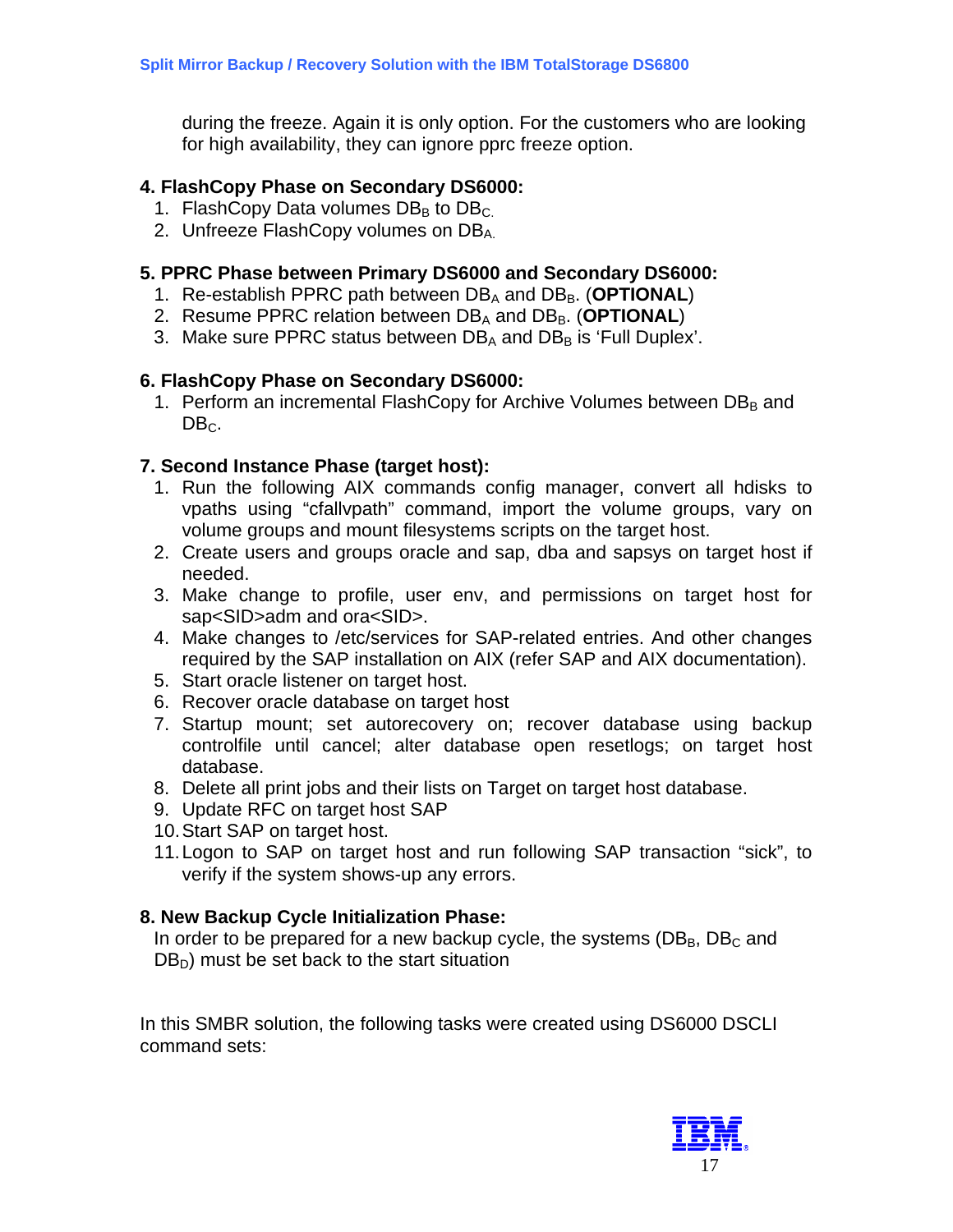Please review the dscli documentation for following dscli commands, lspprc, mkpprc, mkpprcpath, mkflash, resyncflash, rmflash, unfreezeflash, freezepprc, unfreezepprc etc. The following SMBR steps will give the clear explanation on how to use these DSCLI commands.

#### **SMBR Implementation Steps in Detail**

#### **Each SMBR step is described as follows:**

### **Synchronize DBA to DBB**

#### **1. Begin Phase:**

Ensure that the pprc Paths exist (and LUN's are in Full Duplex on both  $DB_A$  and target  $DB_B$ ) between PPRC source ( $DB_A$ ) and target ( $DB_B$ ) volumes; 'establish' if they do not already exist:

IF PPRC EXIST:

The lspprc command displays the status information for each remote mirror and copy volume relationship in the list.

*Dscli> lspprc -dev IBM.1750-13AAG7A -remotedev IBM.1750-13AAD0A -l 0801-0809:1001-1009 0810-0815:1010-1015 0816:1036 0817-0819:1017- 1019 0820:1020 0821-0822:1021-1022 0823-0824:1023-1024 0825- 0829:1025-1029 0830-0832:1030-1032*

#### IF PPRC PATH DOES NOT EXIST:

mkpprcpath: command establishes or replaces a remote mirror and copy (formerly PPRC) path between source and target logical subsystems (LSSs) over a fibre channel connection.

*Dscli> mkpprcpath -dev IBM.1750-13AAG7A -remotedev IBM.1750- 13AAD0A -consistgrp -srclss 08 -tgtlss 10 -remotewwnn 500507630CFE03D2 I0002:I0002 CMUC00149I mkpprcpath: Remote Mirror and Copy path 10:14 successfully established.* 

lspprcpath: list of existing remote mirror and copy (formerly PPRC) path definitions.

*Dscli> lspprcpath -dev IBM.1750-13AAG7A 08 Date/Time: June 15, 2005 1:23:07 PM CDT IBM DSCLI Version: 5.0.3.139 DS: IBM.1750-13AAG7A Src Tgt State SS Port Attached Port* 

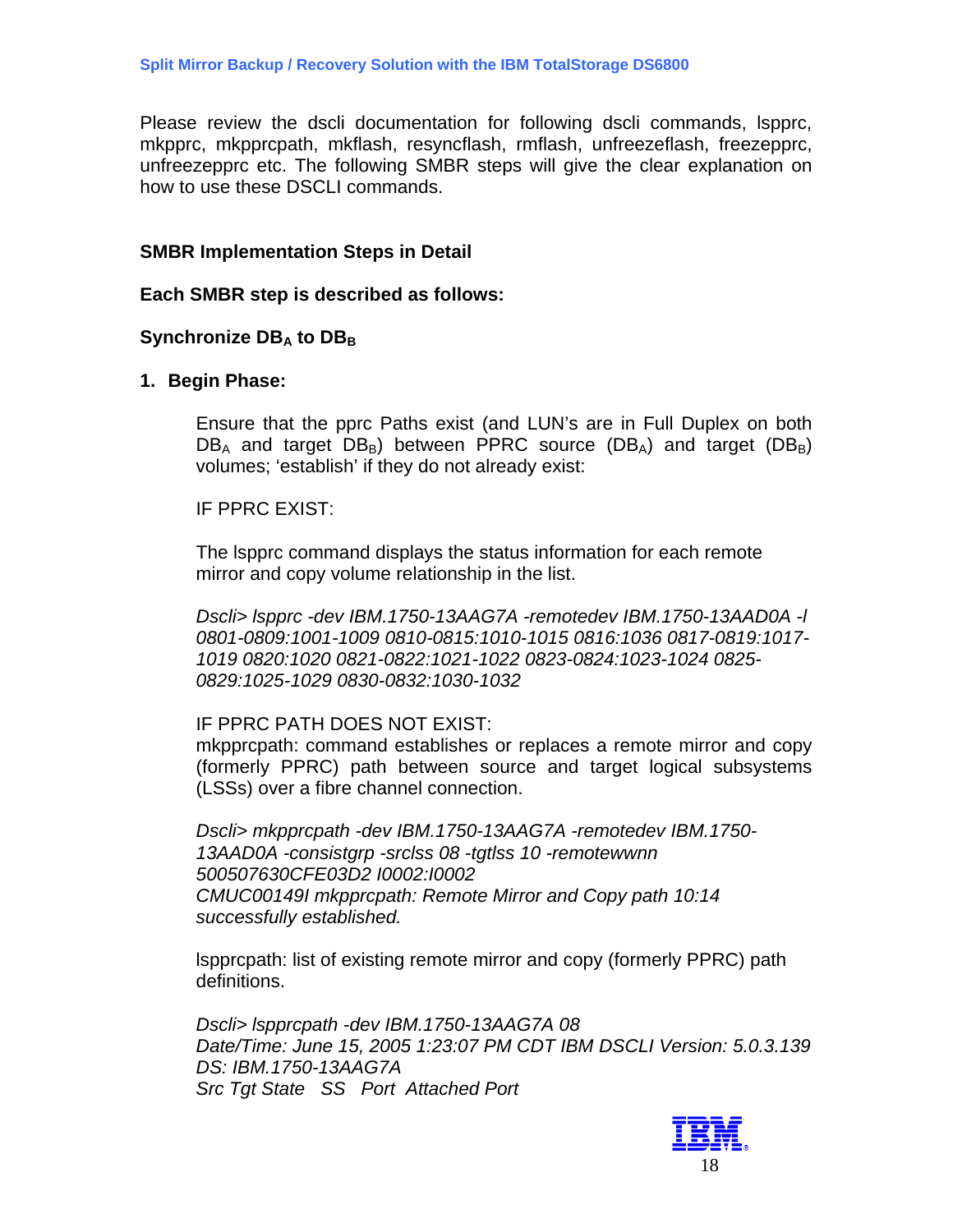*======================================== 08 10 Success FF10 I0002 I0002* 

mkpprc: command establishes a remote mirror and copy (formerly PPRC) relationship for a volume pair.

*Dscli> mkpprc -dev IBM.1750-13AAG7A -remotedev IBM.1750-13AAD0A -type mmir 0801-0809:1001-1009 0810-0815:1010-1015 0816:1036 0817- 0819:1017-1019 0820:1020 0821-0822:1021-1022 0823-0824:1023-1024 0825-0829:1025-1029 0830-0832:1030-1032*

#### **2. FlashCopy Phase on Primary DS6000**

Create a Safety FlashCopy of the Production Instance at PRIMARY-DS6000.

*Rmflash:* command removes a relationship between FlashCopy volume pairs.

*Dscli> rmflash -dev IBM.1750-13AAG7A -quiet 1051:112B 100C-1012:1124-112A 101B-1022:1114-111B 1045-104A:1142-1147 102B-102E:1132-1135 1037-1038:113A-113B 1088-1089:1190-1191 102F:1136 1030:1137* 

Source database: *SQL> alter Tablespace <PSAP…> Begin Backup; SQL> alter system suspend;* 

*Mkflash:* command initiates a point-in-time copy from source volumes to target volumes.

*Dscli> mkflash -dev IBM.1750-13AAG7A -freeze -record -persist 1051:112B 100C-1012:1124-112A 101B-1022:1114-111B 1045- 104A:1142-1147 102B-102E:1132-1135 1037-1038:113A-113B 1088- 1089:1190-1191 102F:1136 1030:1137* 

*unfreezeflash:* command resets a FlashCopy consistency group that was previously established with the -freeze flag when the mkflash or incflash commands were issued

*Dscli> unfreezeflash -dev IBM.1750-13AAG7A 10* 

source database: *SQL> alter database Resume; SQL> alter Tablespace <PSAP…> End Backup; SQL> alter system archive log current;* 

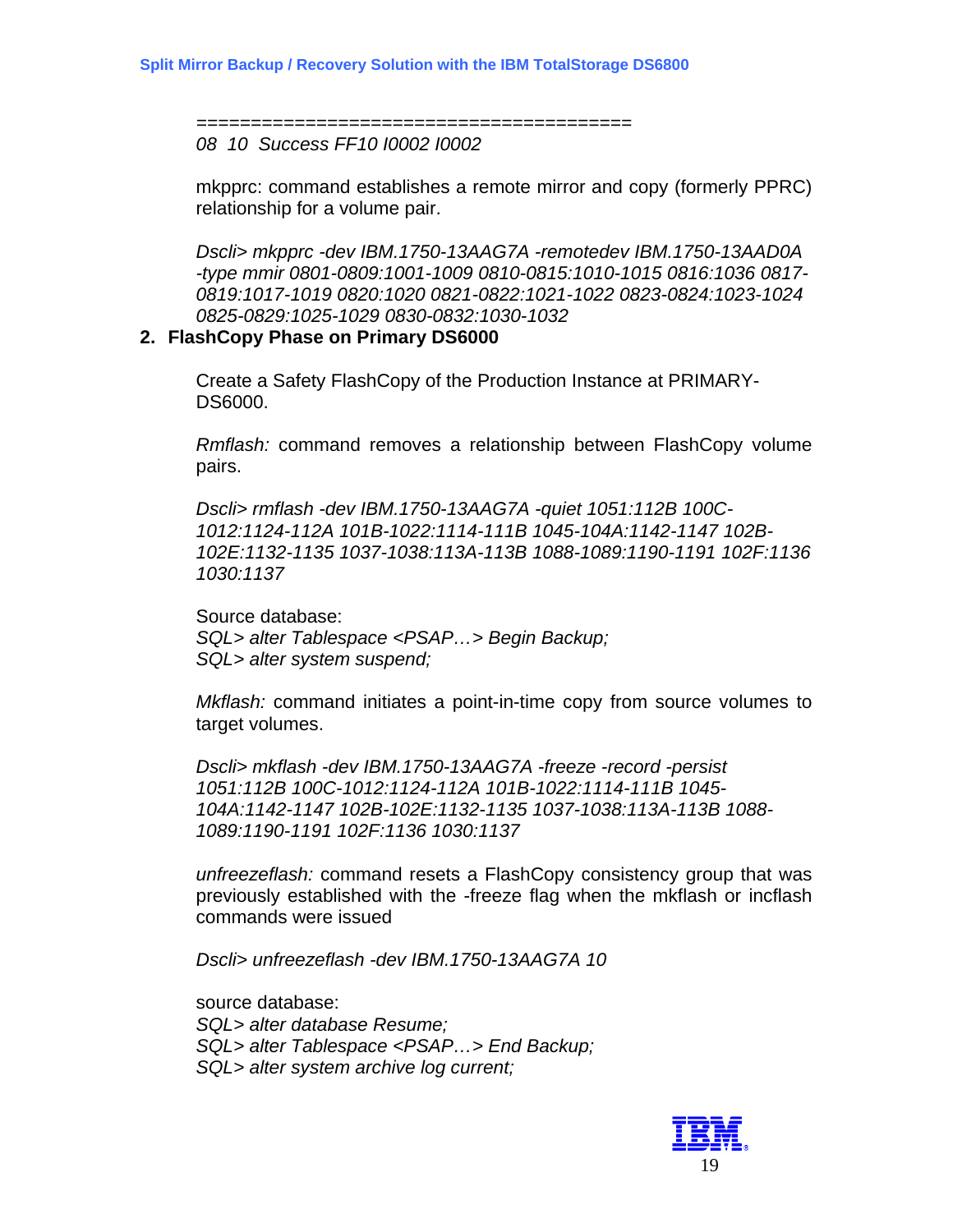*SQL> alter database backup controlfile to '/oracle/S01/oraarch/cntrlS01.dbf' REUSE; SQL> alter system archive log current;* 

*Resyncflash:* command (formerly called incflash for an incremental FlashCopy process) increments an existing FlashCopy pair that has been established with the -record and -persist flags.

*Dscli>* resyncflash *-dev IBM.1750-13AAG7A* 1088:1189 – Archive luns only

### **3. PPRC Phase between Primary DS6000 & Secondary DS6000:**

Create PPRC Between  $DB_A$  &  $DB_B$ , PRIMARY DS6000 and SECONDARY DS6000.

Remove a FlashCopy between  $DB_B$  and  $DB_C$  PRIMARY-DS6000. *Rmflash:* command removes a relationship between FlashCopy volume pairs.

*Dscli> rmflash -dev \${CLI\_TARGET\_SQ\_DEV} -quiet \${FCS\_B\_TO\_C\_VOLS}* 

Source database: *SQL> alter Tablespace <PSAP…> Begin Backup; SQL> alter system suspend;* 

*Freezepprc:* command creates a new remote mirror and copy consistency group. It places the source logical subsystem (LSS) in the long busy state so that no I/Os can be directed to it.

*Dscli> freezepprc -dev \${CLI\_SOURCE\_SQ\_DEV} -remotedev \${CLI\_TARGET\_SQ\_DEV} \ \${A\_LSSID}:\${B\_LSSID}* 

*unfreezepprc:* command thaws an existing remote mirror and copy (formerly PPRC) consistency group. The command resets the queue full condition for the primary volume. All queued writes to the source volume are written.

*Dscli> unfreezepprc -dev \${CLI\_SOURCE\_SQ\_DEV} -remotedev \${CLI\_TARGET\_SQ\_DEV} \ \${A\_LSSID}:\${B\_LSSID}*  The above two DSCLI commands freezepprc and unfreezepprc are not

required for high availability point of view. These two commands are not

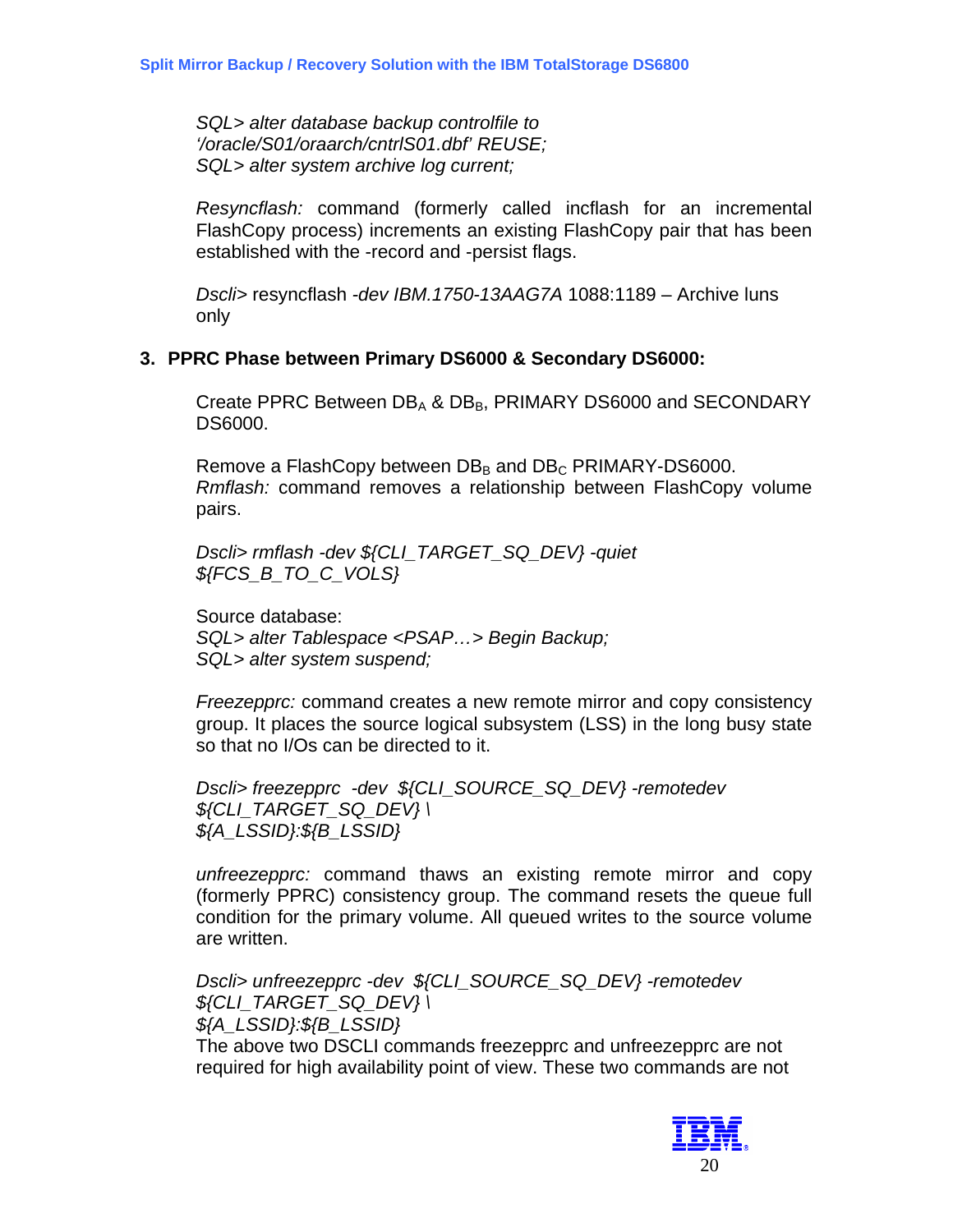mandatory for split mirror process. This will command will make sure no data is transferred to secondary DS6000 server. source database: *SQL> alter database Resume; SQL> alter Tablespace <PSAP…> End Backup; SQL> alter system archive log current; SQL> alter database backup controlfile to '/oracle/S01/oraarch/cntrlS01.dbf' REUSE; SQL> alter system archive log current;* 

### **4. FlashCopy Phase on Secondary DS6000:**

Create a FlashCopy of the between  $DB_B$  and  $DB_C$  at secondary DS6000: *Mkflash:* command initiates a point-in-time copy from source volumes to target volumes.

*Dscli> mkflash -dev \${CLI\_TARGET\_SQ\_DEV} -freeze -record -persist \${FCS\_B\_TO\_C\_VOLS}* 

*unfreezeflash:* command resets a FlashCopy consistency group that was previously established with the -freeze flag when the mkflash or resyncflash commands were issued.

*Dscli>* unfreezeflash -dev \${CLI\_TARGET\_SQ\_DEV} \${B\_LSSID}

### **5. PPRC Phase between Primary DS6000 & Secondary DS6000:**

Create PPRC PATH Between  $DB_A$  &  $DB_B$ , primary DS6000 and secondary DS6000

mkpprcpath: command establishes or replaces a remote mirror and copy (formerly PPRC) path between source and target logical subsystems (LSSs) over a fibre channel connection.

*Dscli> mkpprcpath -dev \${CLI\_SOURCE\_SQ\_DEV} -remotedev \${CLI\_TARGET\_SQ\_DEV} \ -consistgrp -srclss \${A\_LSSID} -tgtlss \${B\_LSSID} -remotewwnn \${REMOTEWWNN} \ \${SOURCE\_PORT\_ID}:\${TARGET\_PORT\_ID}* 

*resumepprc:* command resumes a remote mirror and copy (formerly PPRC) relationship for a volume pair.

*Dscli> resumepprc -dev \${CLI\_SOURCE\_SQ\_DEV} -remotedev \${CLI\_TARGET\_SQ\_DEV} \ -type mmir \${PPRC\_A\_TO\_B\_VOLS}* 

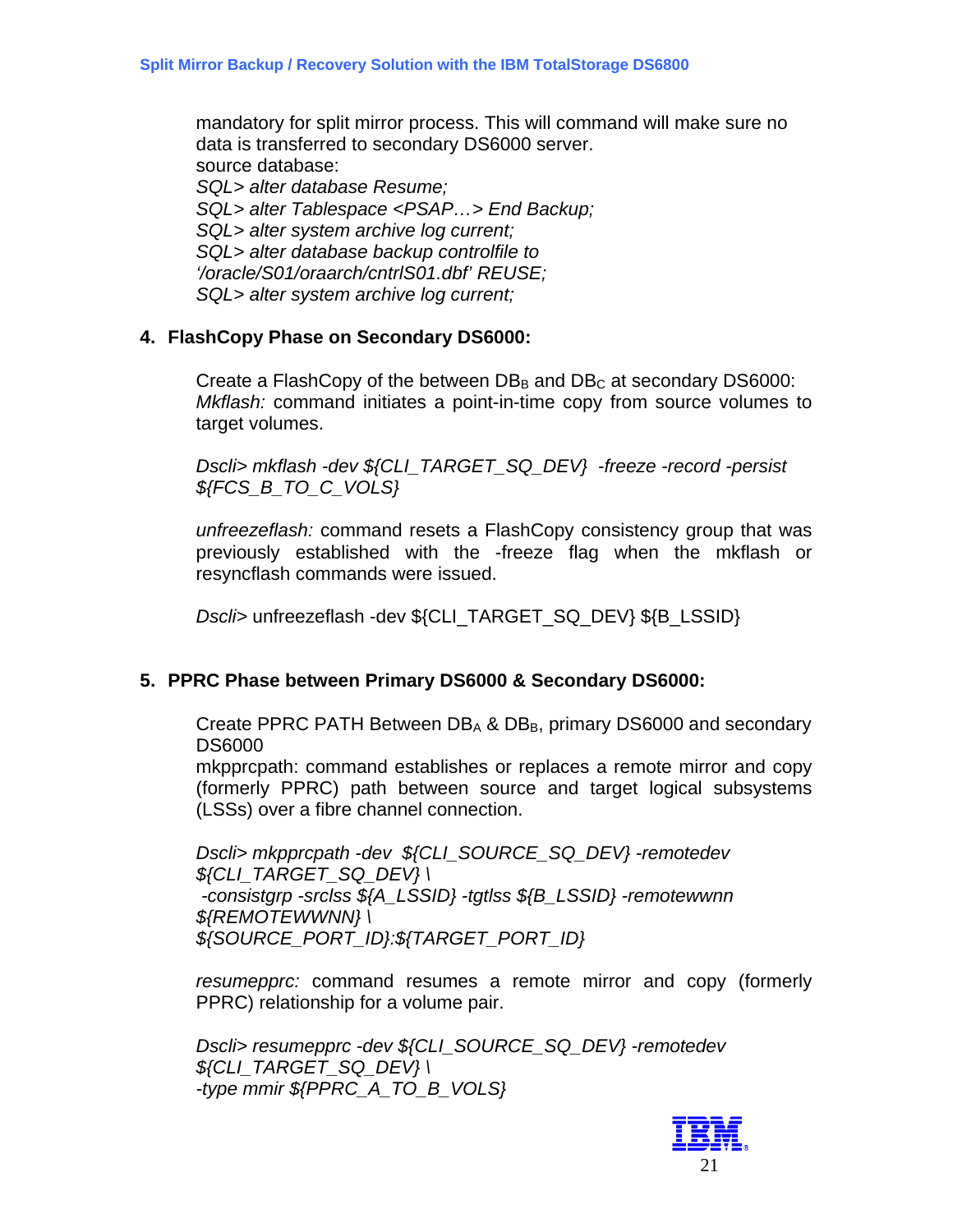Check if archive luns Between  $DB_A$  &  $DB_B$  are in Full Duplex State:

*Lspprc:* command displays a list of remote mirror and copy (formerly PPRC) volume relationships for a storage image, and status information for each remote mirror and copy volume relationship in the list.

*Dscli> lspprc -dev \${CLI\_SOURCE\_SQ\_DEV} -remotedev \${CLI\_TARGET\_SQ\_DEV} \ \${PPRC\_A\_TO\_B\_VOLS\_ARCH}* 

The above (Step 5) commands are not required if pprcfreeze option is not used in Split Mirror Backup process.

### **6. FlashCopy Phase on Secondary DS6000:**

resyncflash: command (formerly called incflash for an incremental FlashCopy process) increments an existing FlashCopy pair that has been established with the -record and -persist flags.

Resync archive luns Between  $DB_A$  &  $DB_c$ :

*Dscli> resyncflash -dev \${CLI\_TARGET\_SQ\_DEV} -record –persist \ \${FCS\_B\_TO\_C\_VOLS\_ARCH}* 

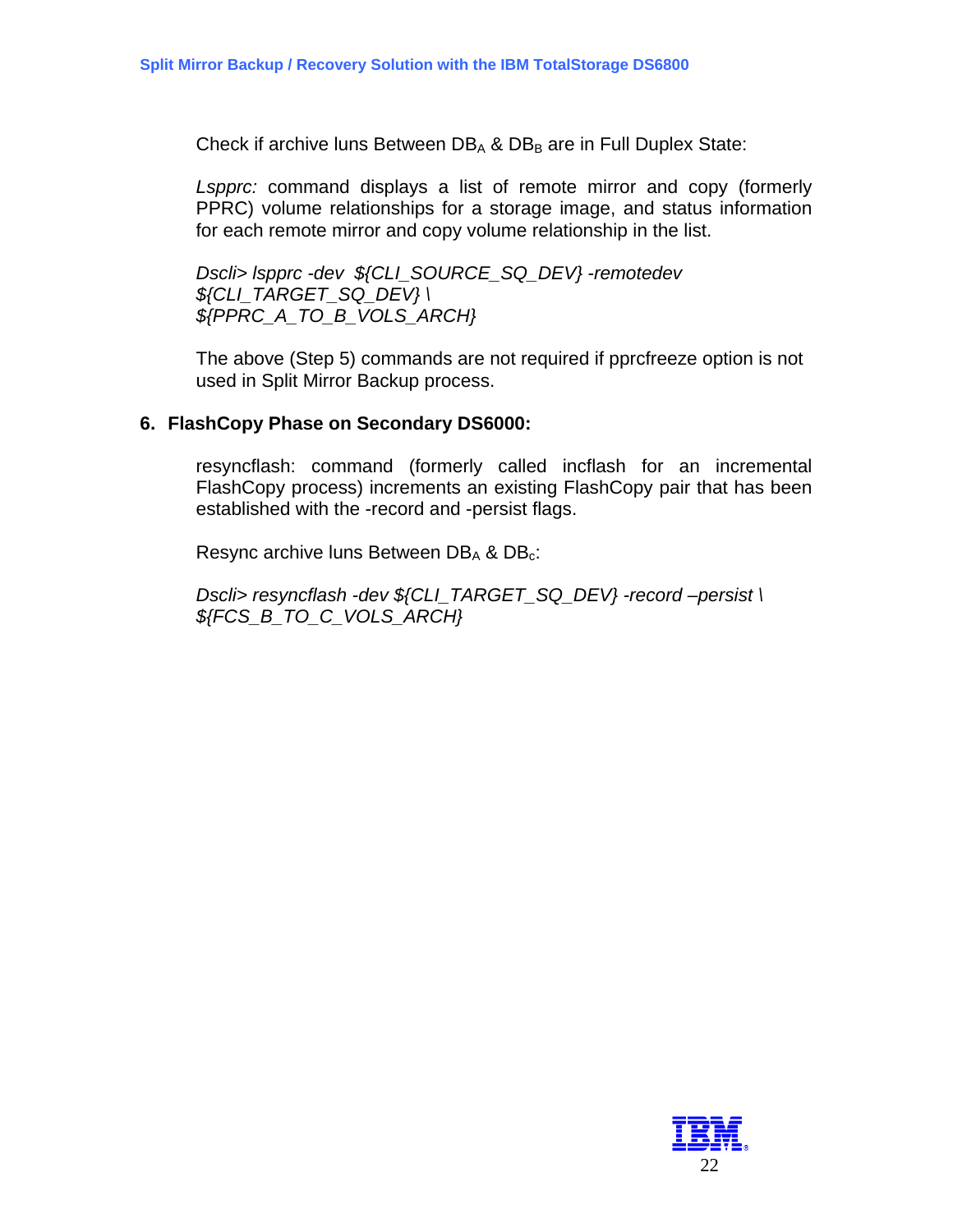# **Appendix**

# <span id="page-22-0"></span>**9. Sample Scripts**

Script for importing, varyoff volumes and mounting file systems. -------------------------------------------------------------------------------------

#!/usr/bin/ksh #importvg, varyonvg and mount filesystem.

TARGET\_HOST="host-b" REMOTE\_SHELL\_CMD=/usr/bin/ssh TGT\_ORACLE\_SID=S01 SQL\_DIR=/scripts/pprc/SQL TGT\_FC\_ADAPTER=fcs1 TGT\_FC\_ADAPTER\_FSCSI=fscsi1

 $RC=0$ 

 $x=1$ 

############################################################################# #The cfgmgr command configures devices and optionally installs device software #into the system. The devices to be configured are controlled by the #Configuration Rules object class, which is part of the Device Configuration #database. Each configuration rule specifies three items: ############################################################################# \${REMOTE\_SHELL\_CMD} \${TARGET\_HOST} "cfgmgr -l \${TGT\_FC\_ADAPTER}"

############################################################################# #Get vpath's, SDD command cfallpath

############################################################################# \${REMOTE\_SHELL\_CMD} \${TARGET\_HOST} "cfallvpath"

############################################################################# #Check if the target mount point list were created

############################################################################# if [[ -f \${SQL\_DIR}/tgt\_mountpoints\_\${TARGET\_HOST}.lst ]] then

rm \${SQL\_DIR}/tgt\_mountpoints\_\${TARGET\_HOST}.lst

fi

echo "\n"

############################################################################# #Iterate through all the physical volumes, Import volume groups, create volume groups ############################################################################# for fypath in `\${REMOTE\_SHELL\_CMD} \${TARGET\_HOST} "lspv | grep None |tr -s ' '|cut -d ' ' f1|grep vpath"`

do

##make sure the status of vpath is not 'concurrent or active'

 \${REMOTE\_SHELL\_CMD} \${TARGET\_HOST} "lspv | grep None |tr -s ' '|cut -d ' ' -f1|grep \"\${fvpath}\"\$">/dev/null

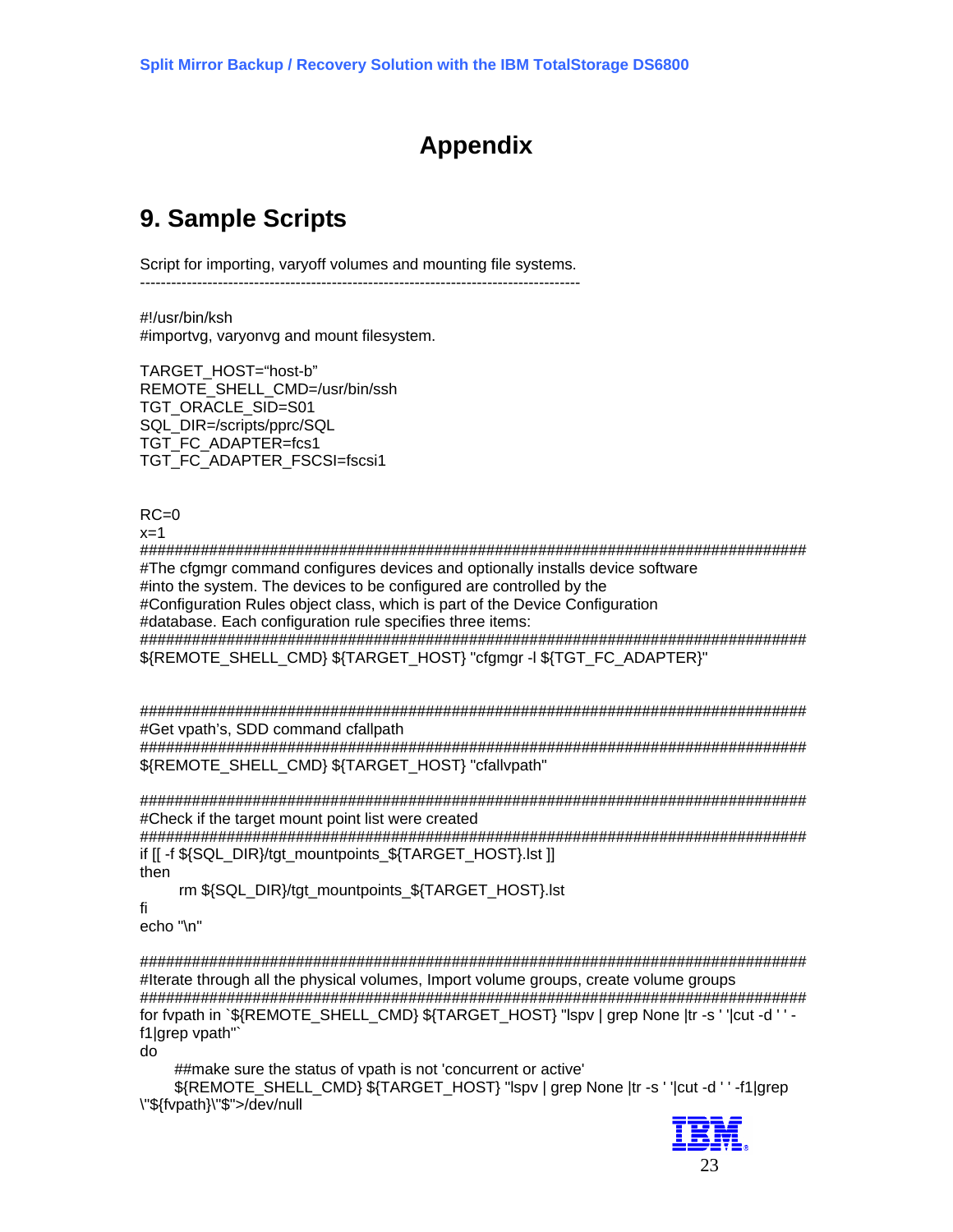```
RC = $?if [[ ${RC} = 0 ]]
    then
               ###---------------Import Volume Groups - Step--------------------##
         ${REMOTE_SHELL_CMD} ${TARGET_HOST} "importvg -y
${TGT_ORACLE_SID}sap0${x}vg ${fvpath}">/dev/null 2>&1
         RC = $?if [[\, \$ \{RC\} = 0 \, ]]then
               ###-----------------------Varryon - Step-----------------------##
              ${REMOTE_SHELL_CMD} ${TARGET_HOST} "varyonvg
${TGT ORACLE SID}sap0${x}vg">/dev/null 2>&1
              let x=x+1else
              echo "Importvg ${fvpath} - Failed on host ${TARGET HOST}"
         fi
    fi
    ${REMOTE SHELL CMD} ${TARGET HOST} "Ispv -I ${fvpath}|tr -s ' '|cut -d ' ' -f 5|grep ^[/]"
>> ${SQL_DIR}/tgt_mountpoints_${TARGET_HOST}.lst
done
###--------------------------- Mount - Step ------------------------##
for mount_pt in `cat ${SQL_DIR}/tgt_mountpoints_${TARGET_HOST}.lst|sort`
do
    ${REMOTE SHELL CMD} ${TARGET HOST} "mkdir -p ${mount pt}" > /dev/null
    ${REMOTE_SHELL_CMD} ${TARGET_HOST} "mount ${mount_pt}" > /dev/null
```
#### done

The main Split Mirror Backup / Recovery script is shown below. In the lab, Secured Shell (SSH) is configured for communication between source and target hosts. Customers need to setup the secured shell on the hosts to use the following Split Mirror Backup scripts in their environment.

## smbr\_main.sh Script

#!/usr/bin/ksh

```
RC=0SCRIPT DIR=`pwd`
echo ${SCRIPT DIR}
echo
echo "'date | tr -s ' ' | cut -f4 -d ' " Step - 1: SOURCE ENV VARIABLE FOR SHELL."
echo
. ${SCRIPT DIR}/env source.sh
RC = $?if [[ ${RC} -ne 0 ]]
then
    echo "Error during ${SCRIPT_DIR}/env_source.sh execution."
    exit 2
fi
```
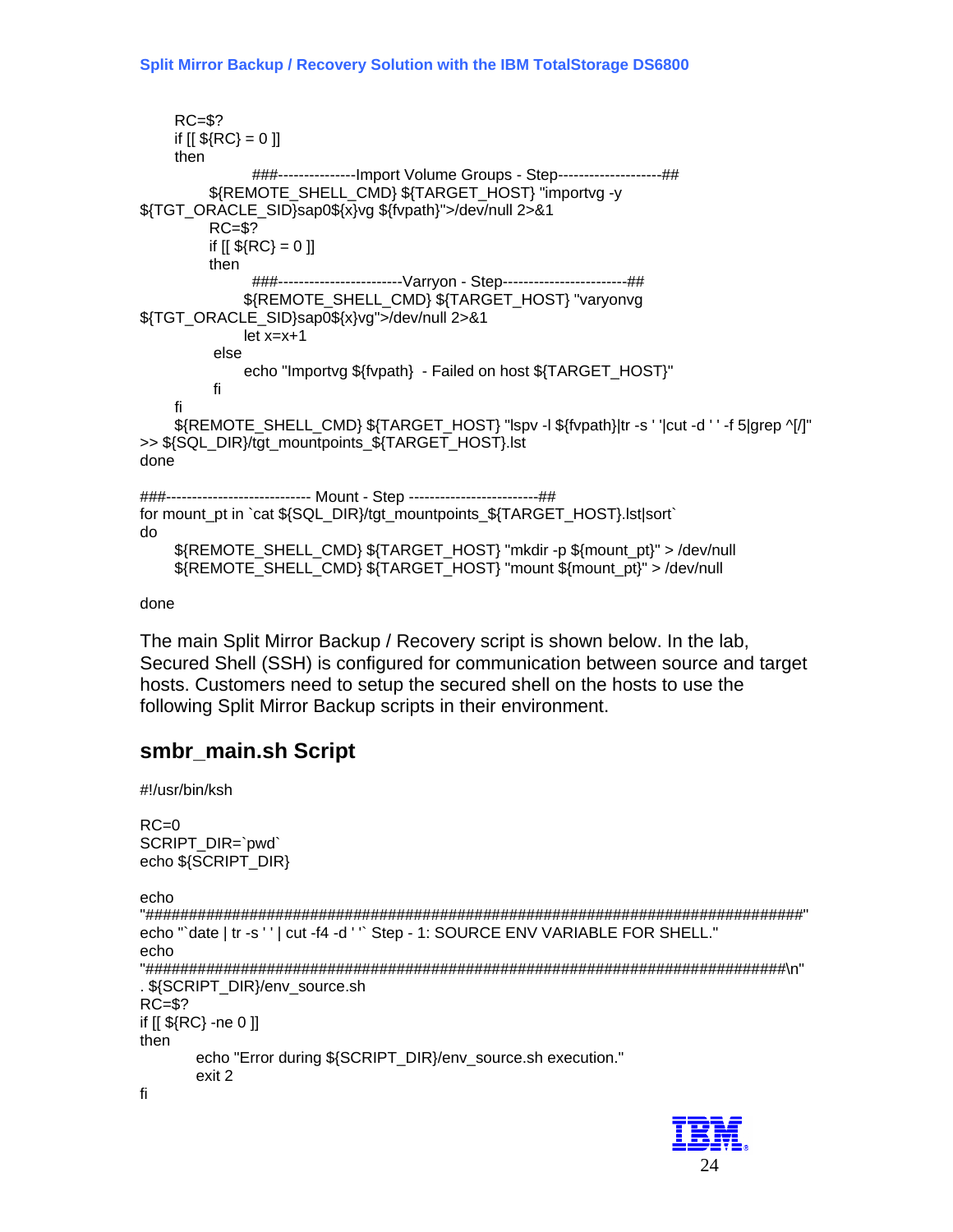```
echo
echo "`date | tr -s ' ' | cut -f4 -d ' '` Step - 2: Check for Current user: root, dscli, ssh"
echo
time . ${EXE DIR}/test env variable.sh 2>&1 | tee ${LOG DIR}/test env variable.log
egrep 'ERROR|Error|error' ${LOG DIR}/test env variable.log >/dev/null
RC = $?if [[\, \${RC}]=0 \, ]]then
   echo "Step-2: Check for Current user: root, dscli, ssh - Failed"
   exit 2
fi.
echo
echo "`date | tr -s ' ' | cut -f4 -d ' '` Step - 3: Make sure pprc status 'Full Duplex' between A and B."
echo
time. ${EXE_DIR}/lspprc_A_to_B_scripts.sh 2>&1 | tee ${LOG_DIR}/lspprc_A_to_B_scripts.log
egrep 'ERROR|Error|error' ${LOG_DIR}/lspprc_A_to_B_scripts.log >/dev/null
RC = $?if [[ ${RC} = 0 ]]
then
   echo "Step-3 pprc status is not 'Full Duplex' between A and B: Error."
   exit 2
fi
echo
echo "'date | tr -s ' ' | cut -f4 -d ' " Step - 4: Check for database status: OPEN."
echo
chmod -R 777 ${SQL_DIR}
rm ${SQL DIR}/source db status.lst >/dev/null
su - ${SRC_DB_OWNER_ID} -c 'sqlplus -s "/as sysdba"'<<ENF>/dev/null
   set heading off
   set feedback off
     alter system resume:
   spool ${SQL_DIR}/source_db_status.lst
   select status from v\$instance;
   spool off
ENF
grep "OPEN" ${SQL_DIR}/source_db_status.lst >/dev/null
RC = $?if [[ ${RC} != 0 ]]
then
   echo "Step-4 Source database must have OPEN status. Error."
   exit 2
fi
echo
echo "`date | tr -s ' ' | cut -f4 -d ' '` Step - 5: STOP DATABASE and SAP on TARGET."
echo
52
```
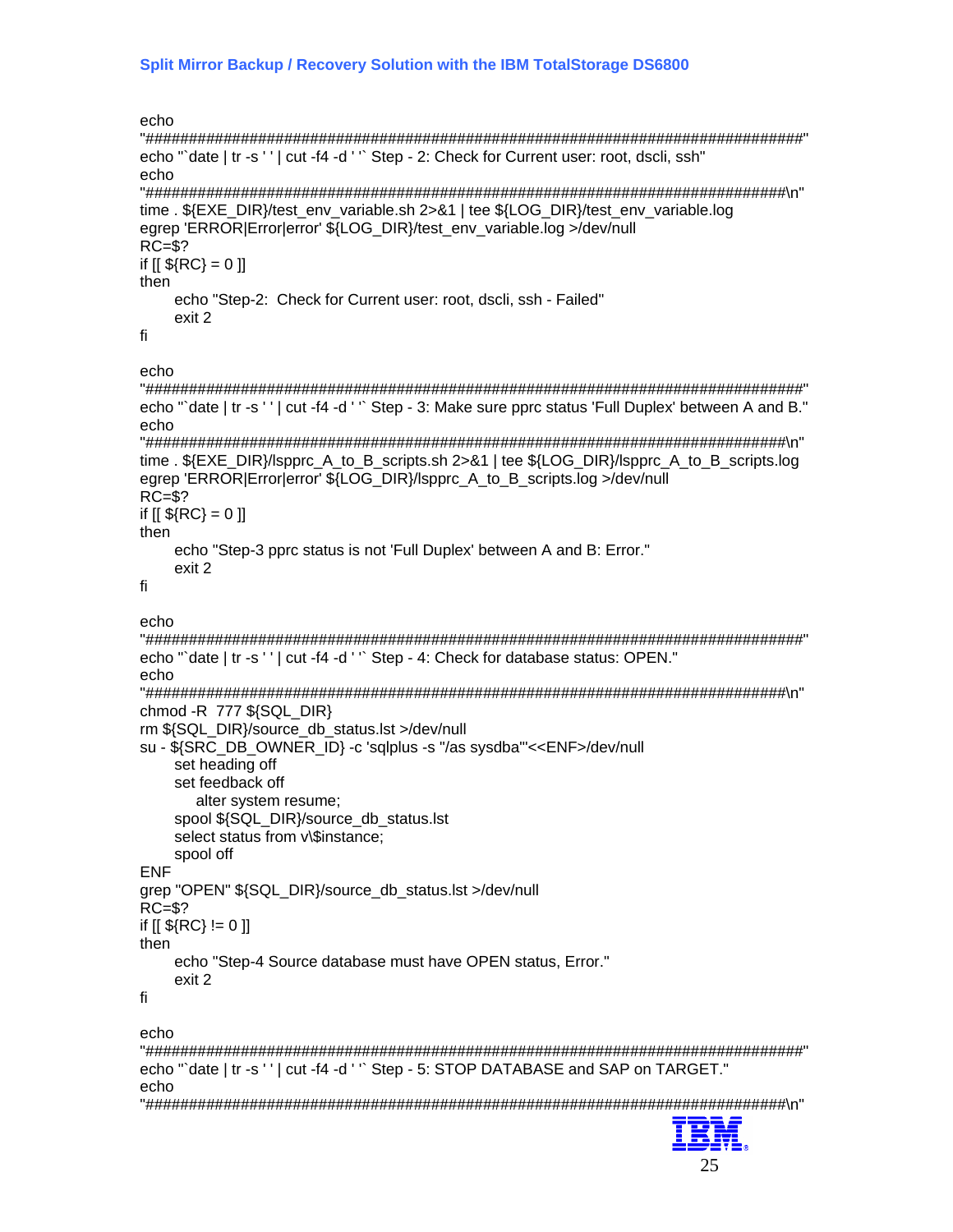```
time. ${EXE_DIR}/tgt_stop_sap.sh 2>&1 | tee ${LOG_DIR}/tgt_stop_sap.log
egrep 'ERROR|Error|error' ${LOG DIR}/tgt stop sap.log >/dev/null
RC = $?if [[ ${RC} = 0 ]]
then
     echo "Step-5: check the required env variables, and review logfile:
${LOG DIR}/tgt stop sap.log."
     exit 2
fi.
echo
echo "'date | tr -s ' ' | cut -f4 -d ' " Step - 6: FCS A to D flash copy."
echo
time ${EXE DIR}/FCS A to D script.sh 2>&1 | tee ${LOG DIR}/FCS A to D script.log
egrep 'ERROR|Error|error' ${LOG_DIR}/FCS_A_to_D_script.log >/dev/null
RC = $?if [[ ${RC} = 0 ]]
then
   echo "Step-6: error Executing FCS_A_to_D_script.sh, RC=${RC}"
   exit 2
fi
echo
echo "`date | tr -s ' ' | cut -f4 -d ' '` Step - 7: FCS A to B PPRC."
echotime . ${EXE DIR}/PPRC A to B script.sh 2>&1 | tee ${LOG DIR}/PPRC A to B script.log
egrep 'ERROR|Error|error' ${LOG_DIR}/PPRC_A_to_B_script.log>/dev/null
RC = $?if [[ ${RC} = 0 ]]
then
   echo "Step-7: error Executing PPRC_A_to_B_script.sh, RC=${RC}."
   exit 2
fi
echo
echo "'date | tr -s ' ' | cut -f4 -d ' " Step - 8: FCS_B_to_C flash copy."
echo
time. ${EXE_DIR}/FCS_B_to_C_script.sh 2>&1 | tee ${LOG_DIR}/FCS_B_to_C_script.log
egrep 'ERROR|Error|error' ${LOG_DIR}/FCS_B_to_C_script.log>/dev/null
RC = $?if [[ ${RC} = 0 ]]
then
   echo "Step-8: error Executing FCS B to C script.sh, RC=${RC}."
   exit 2
fi.
echo
echo "`date | tr -s ' ' | cut -f4 -d ' '` Step - 9: START DATABASE and SAP on TARGET."
echo
53 Z.E
```

```
26
```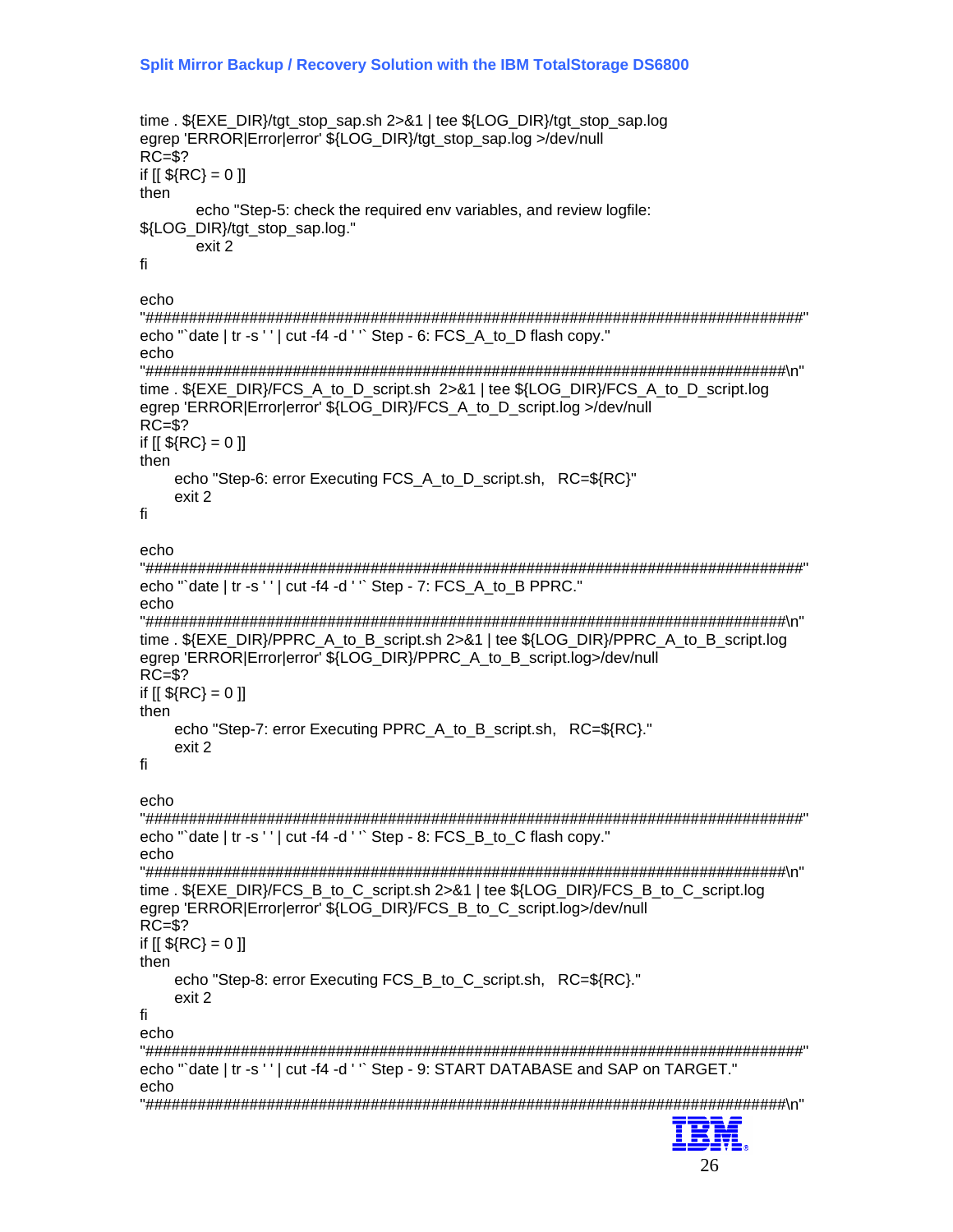#### Split Mirror Backup / Recovery Solution with the IBM TotalStorage DS6800

```
time. ${EXE_DIR}/tgt_start_sap.sh 2>&1 | tee ${LOG_DIR}/tgt_start_sap.log
RC = $?if [[\, \${RC}\} != 0\, ]]then
    echo "Step-9: Error Executing ${EXE_DIR}/tgt_start_sap.sh."
    exit 2
fi
echo
```
echo "'date | tr -s ' ' | cut -f4 -d ' " SMBR Steps completed." echo 

Customer needs to provide the data to the Input Config File which is shown below in blue color.

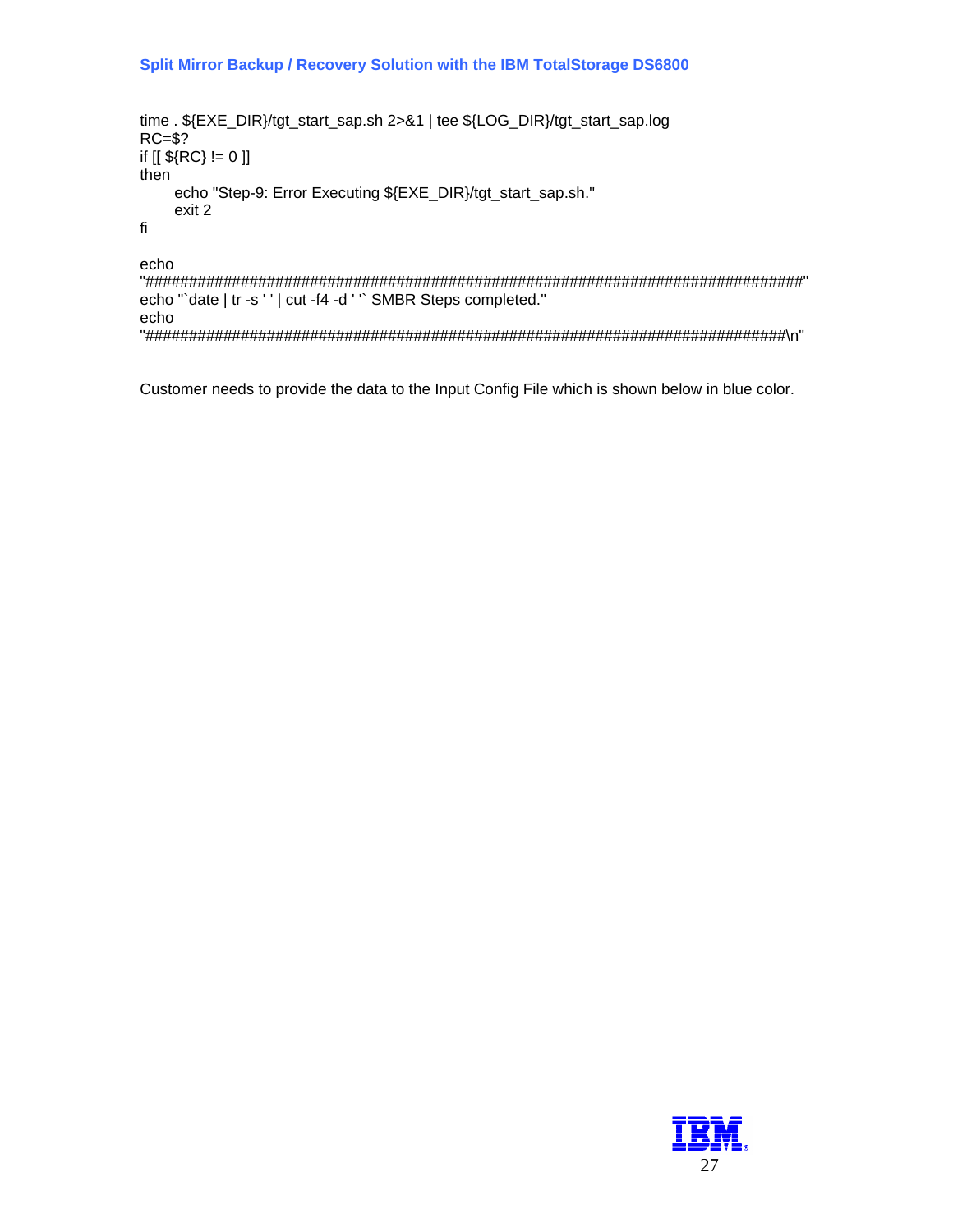## <span id="page-27-0"></span>**10. Input Config Files**

#### env\_source.sh file

#!/usr/bin/ksh

#

# Envinomental variables for SMBR scripts 

```
#Please don't user `pwd` - other
SCRIPT DIR=/manju/scripts/pprc
scripts will not work - thanks
IGNORE PPRC FREEZE=Y #Valid input Y and N, Y=Yes N=NO
REMOTE SHELL CMD=/usr/bin/ssh
TARGET HOST="host-b"
SOURCE HOST="host-a"
ORACLE_SID=S01
                                        ## Always Source oracle SID
TGT_ORACLE_SID=${ORACLE_SID}
                                       ## For pprc with no SID Change
ORACLE_HOME=/oracle/${ORACLE_SID}/920_64
SOURCE SAP SCHEMA=SAPS01
SAP SYSID=S01
TGT_SAP_SYSID=${SAP_SYSID}
SRC_DB_OWNER_ID=ora`echo${ORACLE_SID} | tr 'A-Z' 'a-z'`
```
TGT\_DB\_OWNER\_ID=ora`echo \${TGT\_ORACLE\_SID} | tr 'A-Z' 'a-z'` SRC\_SAP\_OWNER\_ID=`echo \${SAP\_SYSID} | tr 'A-Z' 'a-z'`adm TGT\_SAP\_OWNER\_ID=`echo \${TGT\_SAP\_SYSID} | tr 'A-Z' 'a-z'`adm

```
TGT_ORA_USR_HOME=/oracle/${TGT_ORACLE_SID}
TGT SAP USR HOME=/home/`echo ${TGT SAP SYSID} | tr 'A-Z' 'a-z'`adm
SRC ORA USR HOME=/oracle/${ORACLE SID}
SRC SAP USR HOME=/home/${SRC SAP OWNER ID}
TGT_SAP_PROFILE_DIR=/sapmnt/${TGT_SAP_SYSID}/profile
SRC SAP PROFILE DIR=/sapmnt/${SAP SYSID}/profile
```
TGT\_FC\_ADAPTER=fcs1 TGT\_FC\_ADAPTER\_FSCSI=fscsil

##CLI\_SOURCE\_SQ\_IP=oslsq04 #SQ04 STORAGE #CLI\_TARGET\_SQ\_IP=oslsq05 #SQ05 STORAGE # Storage console configuration information 

CLI SOURCE SO IP=9.43.225.101 #SO04 STORAGE CLI\_TARGET\_SQ\_IP=9.43.225.113 #SQ05 STORAGE

CLI\_SOURCE\_SQ\_DEV=IBM.2107-7505831 #SQ04 CLI TARGET SQ DEV=IBM.2107-7510621 #SQ05

CLI\_SRC\_USER\_ID=admin CLI SRC PASSWD=admin

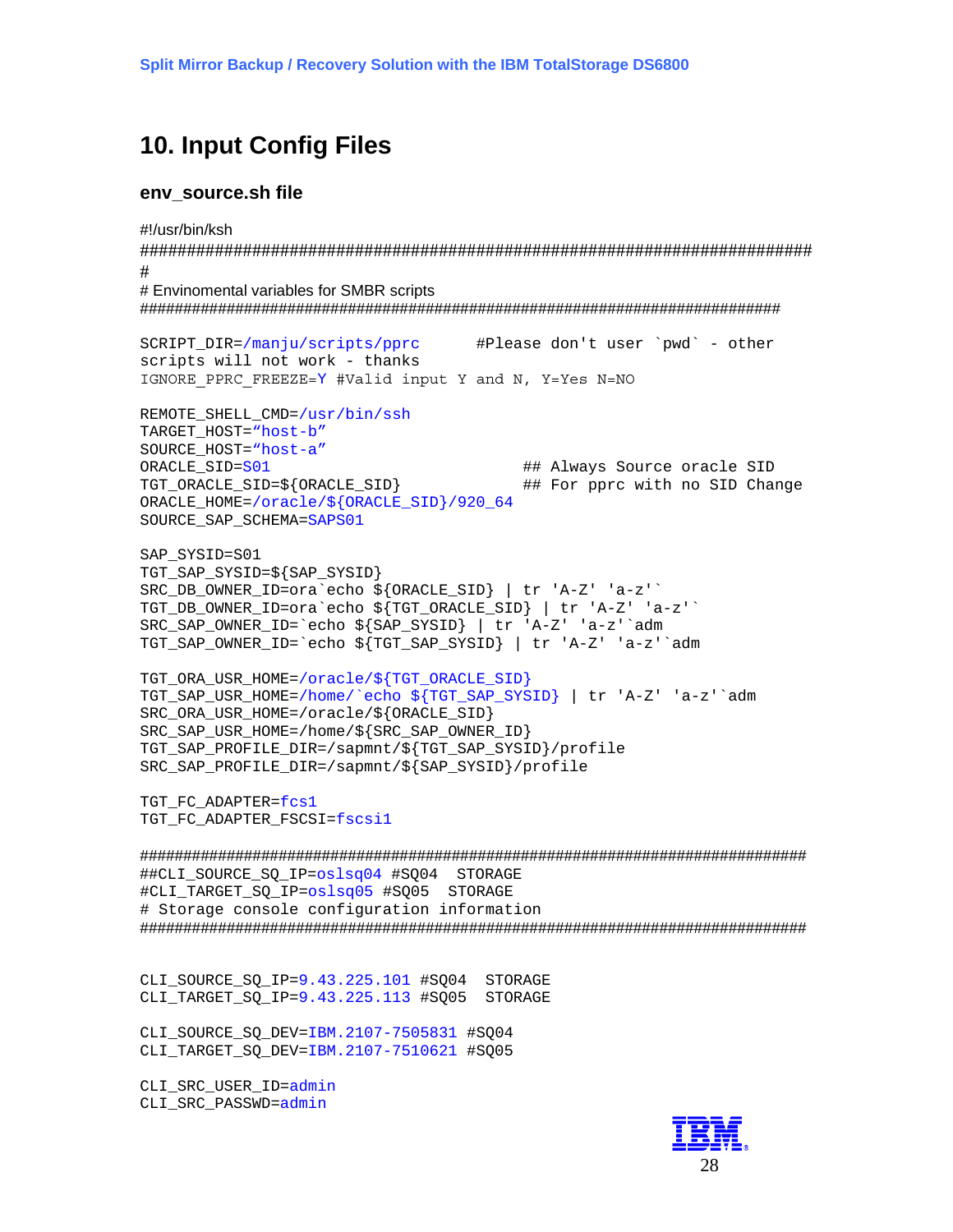```
CLI TGT USER ID=admin
CLI_TGT_PASSWD=sanj0se
```
SOURCE PORT ID=10201 TARGET PORT ID=10201

#SOURCE PORT ID=10330 #TARGET PORT ID=10202 REMOTEWWNN=5005076303FFC0E4

# Check to for Source hmc available

DSCLI\_SRC\_CMD="dscli -hmc1 \${CLI\_SOURCE\_SQ\_IP} -hmc2 {CLI\_SOURCE\_SQ\_IP} -user \${CLI\_SRC\_USER\_ID} -passwd \${CLI\_SRC\_PASSWD}"

# Check to for Target hmc available

DSCLI\_TGT\_CMD="dscli -hmc1 \${CLI\_TARGET\_SQ\_IP} -hmc2 \${CLI TARGET SQ IP} -user \${CLI TGT USER ID} -passwd  $${CLI}$  TGT PASSWD $}$ "

LIBPATH=\$ORACLE HOME/lib:/sapmnt/\${SAP SYSID}/exe

# Check to for validity of DSCLI 

```
DSCLI = /opt / ibm/dscliif [ ! - f $ DSCLI dscli ]then
      echo "$DSCLI directory is invalid"
      exit 3fi
```
PATH=\$ORACLE HOME/bin:\$DSCLI:\$PATH

EXE DIR=\${SCRIPT DIR}/exe

# Check to for log directory availablity

```
LOG_DIR = $ {SCRIPT_DIR} / logif [1 -d $LOG DIR ]then
      mkdir -p $LOG DIR
      chmod -R 775 $LOG DIR
fi
```
# Check to for LUN's table location directory 

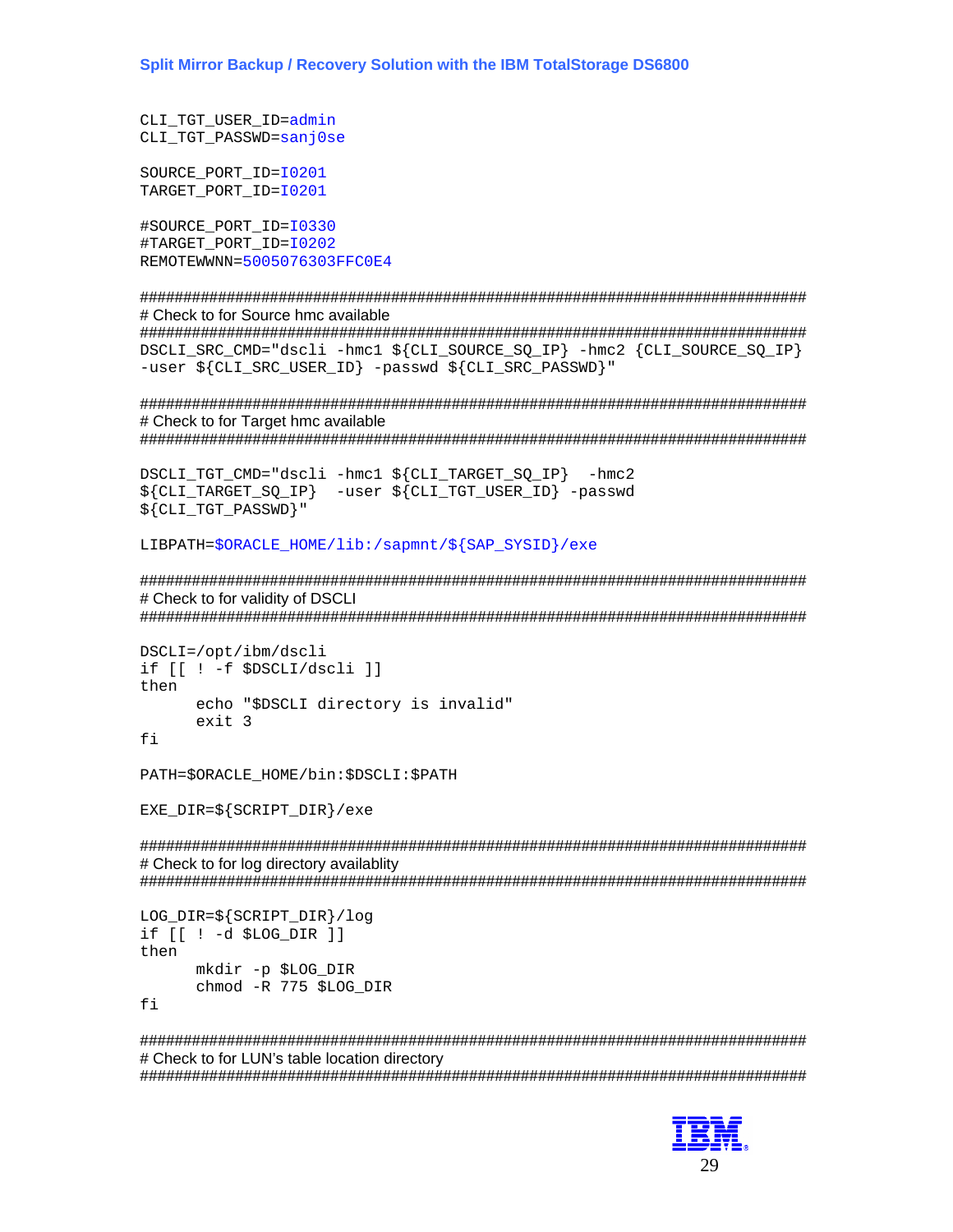Split Mirror Backup / Recovery Solution with the IBM TotalStorage DS6800

```
LUN_PAIR=${SCRIPT_DIR}/lun_pair
if [[ ! -d $ {LUN_PAIR } / lun_pair ] ]
then
      mkdir -p ${LUN_PAIR}
      chmod -R 775 ${LUN PAIR}
```
fi

# Check to for Table availablity

PPRC\_VOLS=\${LUN\_PAIR}/pprc\_vols.dat

```
if [ [ : -f ${PPRC_VOLS} ] ]then
      echo "${PPRC VOLS} file does not exist"
      exit 5
```
fi

# Check to for Dynamic SQL directory availablity

SQL DIR="\${SCRIPT DIR}/SQL"

```
if [1 -d \sin \theta]then
       mkdir -p \SOL_DIR}
       chmod -R 777 \S{SQL DIR}
```
fi

# Check to for Backup control file location directory and file availablity

if [[ ! -d \$ {BACKUP\_CONTROLFILE\_NAME } ] ]

then

```
BACKUP CONTROLFILE NAME="/oracle/${ORACLE SID}/oraarch/cntrl${ORACLE SI
D.dbf"
      if [[ -f $ {BACKUP CONTROLFILE NAME } ] ]
      then
            rm ${BACKUP CONTROLFILE NAME}
```
 $f_i$ 

fi

# Source for A, B, C, and D vols in to variable's to be used with DSCLI commands 

```
. ${EXE_DIR}/pprc_vols_pair_data.sh
RC = $?if [ [ $ {RC} \ -ne 0 ] ]then
        echo "Error running ${EXE DIR}/pprc vols pair data.sh"
      ext{33}fi
```
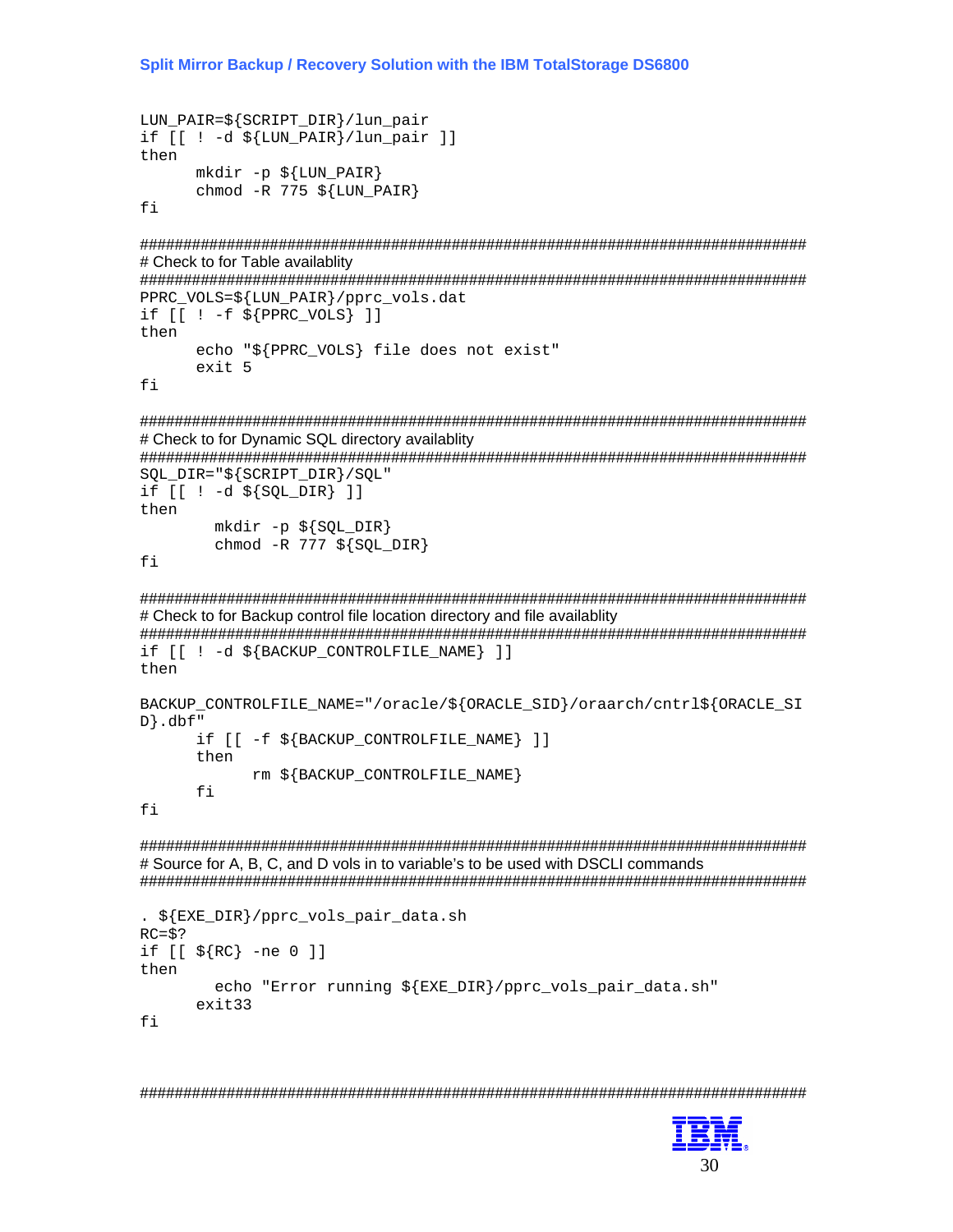#### <span id="page-30-0"></span># LUN's table to be used with DSCLI command #############################################################################

#### /lun\_pair/**pprc\_vols.dat**

## Example of 1 to 1 luns: ######################### lunA:lunB:lunC:lunD ## Example of grouped luns ######################### lunA1-lunA4:lunB1-lunB4:lunC2-lunC5:lunD1 lunD4 ## Example of grouped ARCHIVE luns ######################### lunA6-lunA7:lunB6-lunB7:lunC8-lunC9:lunD6 lunD7:ARCH 0801-0809:1001-1009:0901-0909:0701-0709 0810-0815:1010-1015:0910-0915:0710-0715 0816:1036:0916:0716 0817-0819:1017-1019:0917-0919:0717-0719 0820:1020:0920:0720 0821-0822:1021-1022:0921-0922:0721-0722 0823-0824:1023-1024:0923-0924:0723-0724:ARCH 0825-0829:1025-1029:0925-0929:0725-0729 0830-0832:1030-1032:0930-0932:0730-0732

## **11. Hardware used**

The following hardware is used for Split Mirror Backup / Recovery solution in the lab.

| <b>Server System</b>  | <b>IBM pSeries 690</b><br>24 CPUs, 32 GB Memory |                        |               |  |
|-----------------------|-------------------------------------------------|------------------------|---------------|--|
| Host                  | Used as                                         | <b>CPU<sub>s</sub></b> | Memory        |  |
| "host-a"              | <b>Production System</b>                        | 6                      | 6 GB          |  |
| "host-b"              | Backup System                                   |                        | 5 GB          |  |
| <b>Storage System</b> | IBM DS6000 1 (IBM.1750-13AAG7A)                 |                        |               |  |
| <b>Disk</b>           | Characteristics                                 | <b>Size</b>            | <b>Number</b> |  |
| <b>Physical Drive</b> | RAID <sub>5</sub>                               | 2 GB                   | $2 \times 8$  |  |
| <b>Physical Drive</b> | RAID <sub>5</sub>                               | 5 GB                   | $2 \times 8$  |  |
|                       |                                                 |                        |               |  |

.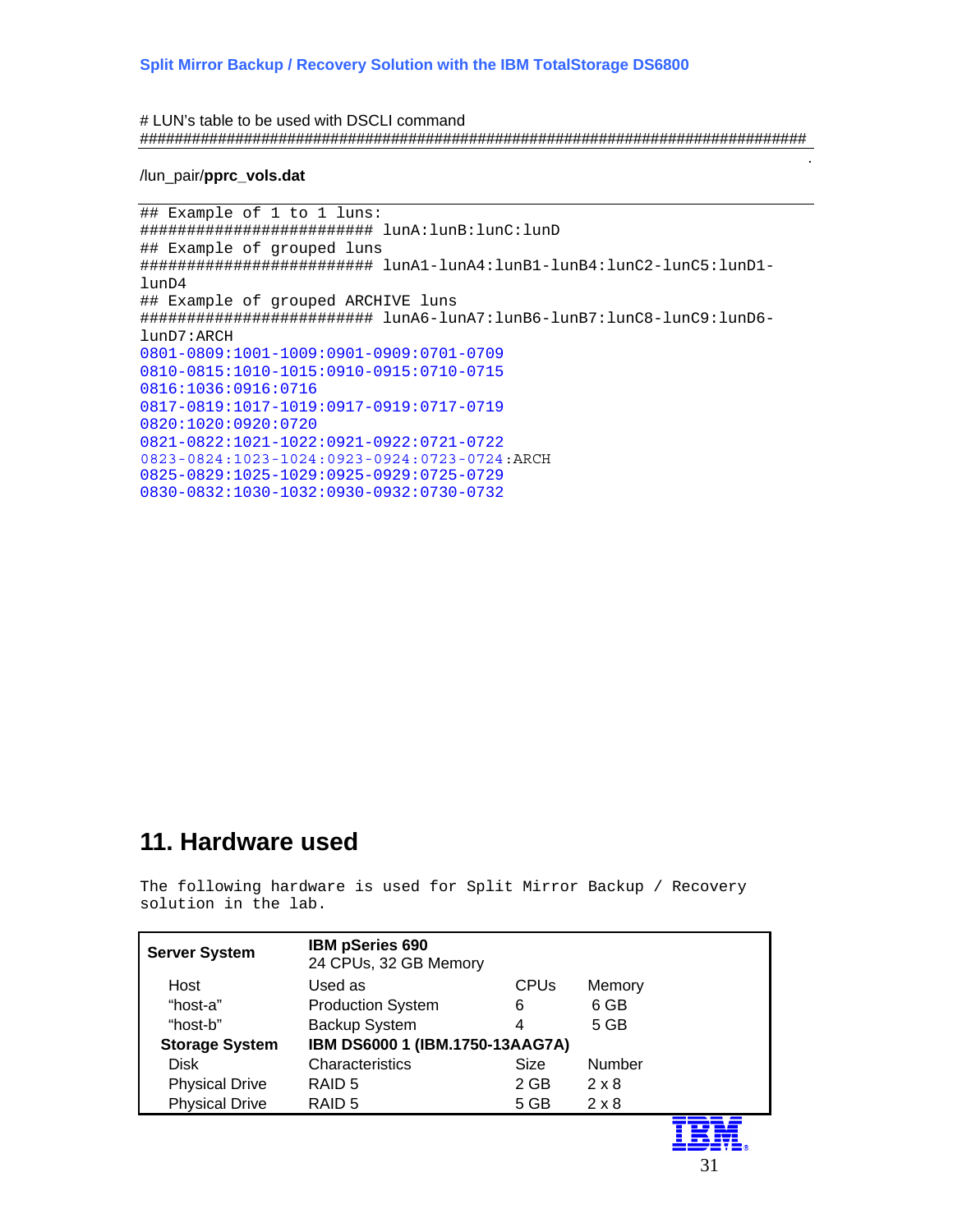<span id="page-31-0"></span>

| <b>Physical Drive</b> | RAID <sub>5</sub>                                       | $10$ GB     | $2 \times 12$ |
|-----------------------|---------------------------------------------------------|-------------|---------------|
| <b>Physical Drive</b> | RAID <sub>5</sub>                                       | 20 GB       | $2 \times 4$  |
| <b>Physical Drive</b> | RAID <sub>5</sub>                                       | 40 GB       | $2 \times 4$  |
|                       |                                                         |             |               |
| <b>Storage System</b> | IBM DS6000 2 (IBM.1750-13AAD0A)                         |             |               |
| <b>Disk</b>           | Characteristics                                         | <b>Size</b> | Number        |
| <b>Physical Drive</b> | RAID <sub>5</sub>                                       | 2 GB        | $2 \times 8$  |
| <b>Physical Drive</b> | RAID <sub>5</sub>                                       | 5 GB        | $2 \times 8$  |
| <b>Physical Drive</b> | RAID <sub>5</sub>                                       | 10 GB       | $2 \times 12$ |
| <b>Physical Drive</b> | RAID <sub>5</sub>                                       | 20 GB       | $2 \times 4$  |
| <b>Physical Drive</b> | RAID <sub>5</sub>                                       | 40 GB       | $2 \times 4$  |
| <b>Connection</b>     | <b>Switched Fibre Fabric (1 Brocade 16 Port Switch)</b> |             |               |
| Switch to             | Characteristics                                         |             | Number        |
| Server-Node           | Emulex LP9802                                           |             | 1             |
|                       |                                                         |             |               |

## **12. Software used**

The following software is used for the Split Mirror Backup / Recovery solution in the lab.

| Type                    | <b>Software</b>                          | <b>Version</b> |
|-------------------------|------------------------------------------|----------------|
| Storage                 | IBM DS8000 Microcode                     | R9a.5b050517b  |
|                         | <b>IBM DSCLI</b>                         | 5.0.3.139      |
| <b>Operating System</b> | AIX 5L                                   | 5.2            |
| Database System         | Oracle 9i                                | 9.2.0.6        |
| <b>SAP</b>              | S01 - Production Central and DB Instance | 4.7            |
|                         | B01 - Backup Central and DB Instance     | 4.7            |
| Miscellaneous           | OpenSSH                                  | 3.8.1p1        |
|                         | OpenSSL                                  | 0.9.7d         |

# **13. Logs**

The Split Mirror Backup & Recovery process log output is directed to the following three log files. FlashCopy phase log, PPRC phase log and FlashCopy phase at Target DS6000.

FCS\_A\_to\_D\_script.log PPRC\_A\_to\_B\_script.log FCS\_B\_to\_C\_script.log

Basically the log output is divided into three files to make it easier for customer to identify the errors.

#### **/log/FCS\_A\_to\_D\_script.log**

09:58:44 #### REMOVE FLASH FCS\_A\_TO\_D\_VOLS DCSLI. Date/Time: June 15, 2005 9:58:47 AM CDT IBM DSCLI Version: 5.0.3.139 DS: IBM.1750-13AAG7A CMUC00140I rmflash: FlashCopy pair 0801:0701 successfully removed.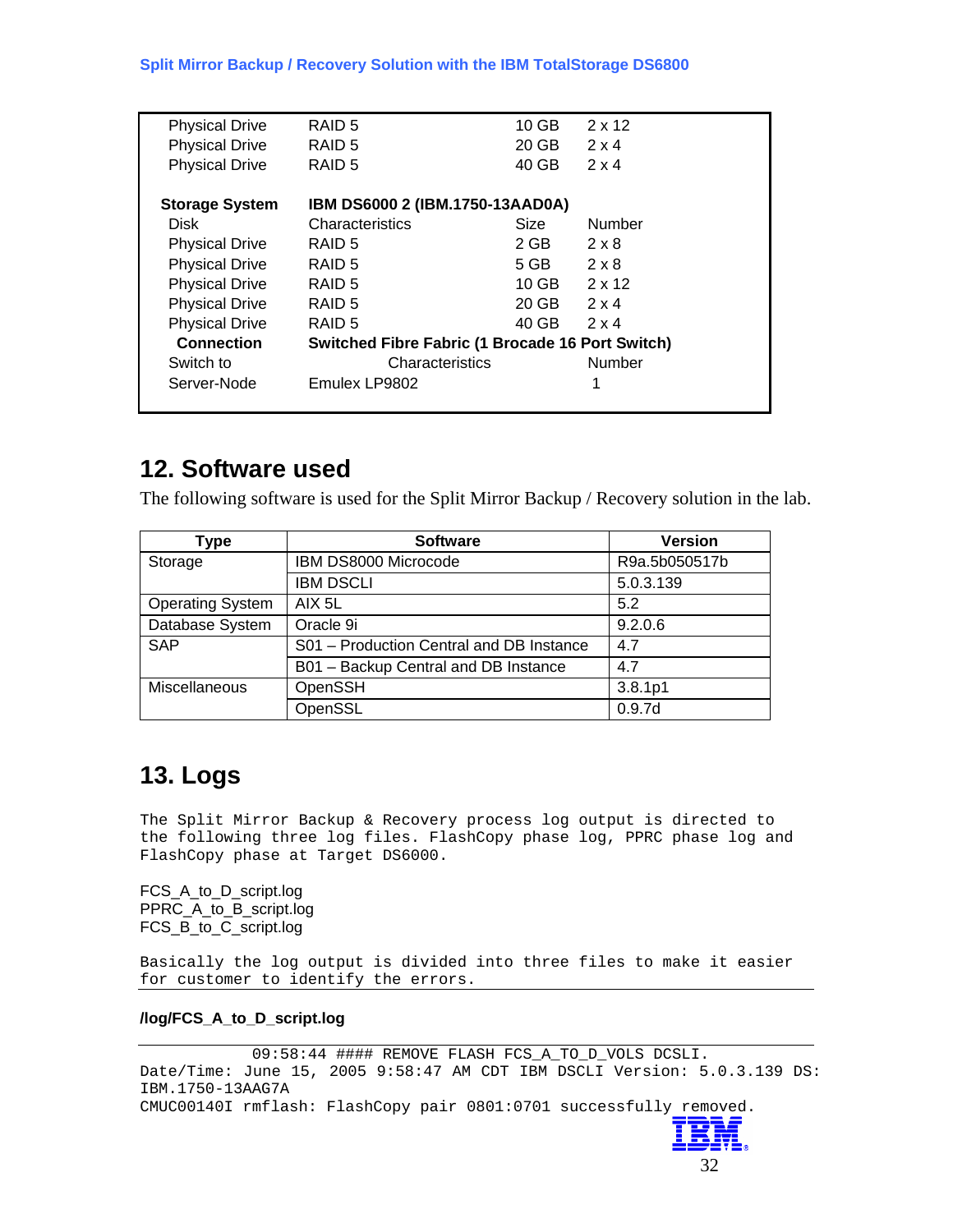#### **Split Mirror Backup / Recovery Solution with the IBM TotalStorage DS6800**

CMUC00140I rmflash: FlashCopy pair 0802:0702 successfully removed. CMUC00140I rmflash: FlashCopy pair 0803:0703 successfully removed. CMUC00140I rmflash: FlashCopy pair 0804:0704 successfully removed. CMUC00140I rmflash: FlashCopy pair 0805:0705 successfully removed. CMUC00140I rmflash: FlashCopy pair 0806:0706 successfully removed. CMUC00140I rmflash: FlashCopy pair 0807:0707 successfully removed. CMUC00140I rmflash: FlashCopy pair 0808:0708 successfully removed. CMUC00140I rmflash: FlashCopy pair 0809:0709 successfully removed. CMUC00140I rmflash: FlashCopy pair 0810:0710 successfully removed. CMUC00140I rmflash: FlashCopy pair 0811:0711 successfully removed. CMUC00140I rmflash: FlashCopy pair 0812:0712 successfully removed. CMUC00140I rmflash: FlashCopy pair 0813:0713 successfully removed. CMUC00140I rmflash: FlashCopy pair 0814:0714 successfully removed. CMUC00140I rmflash: FlashCopy pair 0815:0715 successfully removed. CMUC00140I rmflash: FlashCopy pair 0816:0716 successfully removed. CMUC00140I rmflash: FlashCopy pair 0817:0717 successfully removed. CMUC00140I rmflash: FlashCopy pair 0818:0718 successfully removed. CMUC00140I rmflash: FlashCopy pair 0819:0719 successfully removed. CMUC00140I rmflash: FlashCopy pair 0820:0720 successfully removed. CMUC00140I rmflash: FlashCopy pair 0821:0721 successfully removed. CMUC00140I rmflash: FlashCopy pair 0822:0722 successfully removed. CMUC00140I rmflash: FlashCopy pair 0823:0723 successfully removed. CMUC00140I rmflash: FlashCopy pair 0824:0724 successfully removed. CMUC00140I rmflash: FlashCopy pair 0825:0725 successfully removed. CMUC00140I rmflash: FlashCopy pair 0826:0726 successfully removed. CMUC00140I rmflash: FlashCopy pair 0827:0727 successfully removed. CMUC00140I rmflash: FlashCopy pair 0828:0728 successfully removed. CMUC00140I rmflash: FlashCopy pair 0829:0729 successfully removed. CMUC00140I rmflash: FlashCopy pair 0830:0730 successfully removed. CMUC00140I rmflash: FlashCopy pair 0831:0731 successfully removed. CMUC00140I rmflash: FlashCopy pair 0832:0732 successfully removed. real 0m15.14s user 0m5.37s sys 0m0.26s 09:58:59 #### BEGIN BACKUP DATABASE A. 09:58:59 #### TABLESPCE - BEGIN BACKUP - IN BACK GROUND Started. 09:59:00 #### SYSTEM - Tablespace is in backup mode - START. 09:59:00 #### PSAPSSQJI - Tablespace is in backup mode - START. 09:59:00 #### PSAPSSQJD - Tablespace is in backup mode - START. 09:59:00 #### PSAPS01USR - Tablespace is in backup mode - START. 09:59:00 #### PSAPS01620 - Tablespace is in backup mode - START. 09:59:00 #### PSAPS01 - Tablespace is in backup mode - START. 09:59:00 #### PSAPROLL - Tablespace is in backup mode - START. 09:59:00 #### PSAPSSQJI - Tablespace is in backup mode completed - END. 09:59:01 #### PSAPROLL - Tablespace is in backup mode completed - END. 09:59:01 #### SYSTEM - Tablespace is in backup mode completed - END.

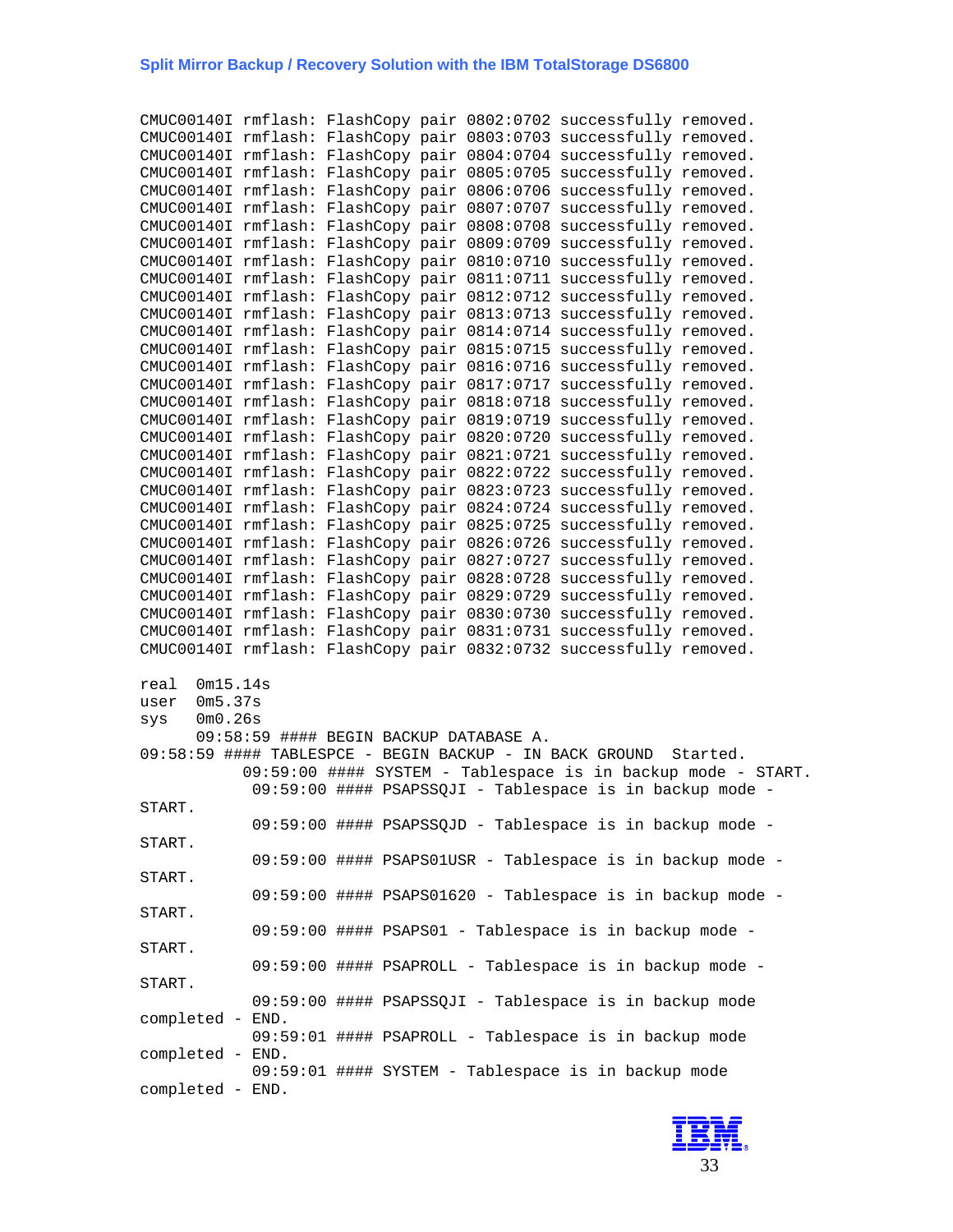09:59:01 #### PSAPS01USR - Tablespace is in backup mode completed - END. 09:59:01 #### PSAPSSQJD - Tablespace is in backup mode completed - END. 09:59:01 #### PSAPS01620 - Tablespace is in backup mode completed - END. 09:59:01 #### PSAPS01 - Tablespace is in backup mode completed - END. 09:59:02 #### Source database is in SUSPENDED state. 09:59:02 #### TABLESPCE - BEGIN BACKUP - IN BACK GROUND Completed. real 0m2.38s user 0m0.41s sys 0m1.54s 09:59:02 #### MAKE FLASH FCS\_A\_TO\_D\_VOLS. Date/Time: June 15, 2005 9:59:04 AM CDT IBM DSCLI Version: 5.0.3.139 DS: IBM.1750-13AAG7A CMUC00137I mkflash: FlashCopy pair 0801:0701 successfully created. CMUC00137I mkflash: FlashCopy pair 0802:0702 successfully created. CMUC00137I mkflash: FlashCopy pair 0803:0703 successfully created. CMUC00137I mkflash: FlashCopy pair 0804:0704 successfully created. CMUC00137I mkflash: FlashCopy pair 0805:0705 successfully created. CMUC00137I mkflash: FlashCopy pair 0806:0706 successfully created. CMUC00137I mkflash: FlashCopy pair 0807:0707 successfully created. CMUC00137I mkflash: FlashCopy pair 0808:0708 successfully created. CMUC00137I mkflash: FlashCopy pair 0809:0709 successfully created. CMUC00137I mkflash: FlashCopy pair 0810:0710 successfully created. CMUC00137I mkflash: FlashCopy pair 0811:0711 successfully created. CMUC00137I mkflash: FlashCopy pair 0812:0712 successfully created. CMUC00137I mkflash: FlashCopy pair 0813:0713 successfully created. CMUC00137I mkflash: FlashCopy pair 0814:0714 successfully created. CMUC00137I mkflash: FlashCopy pair 0815:0715 successfully created. CMUC00137I mkflash: FlashCopy pair 0816:0716 successfully created. CMUC00137I mkflash: FlashCopy pair 0817:0717 successfully created. CMUC00137I mkflash: FlashCopy pair 0818:0718 successfully created. CMUC00137I mkflash: FlashCopy pair 0819:0719 successfully created. CMUC00137I mkflash: FlashCopy pair 0820:0720 successfully created. CMUC00137I mkflash: FlashCopy pair 0821:0721 successfully created. CMUC00137I mkflash: FlashCopy pair 0822:0722 successfully created. CMUC00137I mkflash: FlashCopy pair 0823:0723 successfully created. CMUC00137I mkflash: FlashCopy pair 0824:0724 successfully created. CMUC00137I mkflash: FlashCopy pair 0825:0725 successfully created. CMUC00137I mkflash: FlashCopy pair 0826:0726 successfully created. CMUC00137I mkflash: FlashCopy pair 0827:0727 successfully created. CMUC00137I mkflash: FlashCopy pair 0828:0728 successfully created. CMUC00137I mkflash: FlashCopy pair 0829:0729 successfully created. CMUC00137I mkflash: FlashCopy pair 0830:0730 successfully created. CMUC00137I mkflash: FlashCopy pair 0831:0731 successfully created. CMUC00137I mkflash: FlashCopy pair 0832:0732 successfully created. real 0m16.66s user 0m5.36s sys 0m0.22s 09:59:18 #### UNFREEZE FLASH A\_to\_D. Date/Time: June 15, 2005 9:59:21 AM CDT IBM DSCLI Version: 5.0.3.139 DS: IBM.1750-13AAG7A

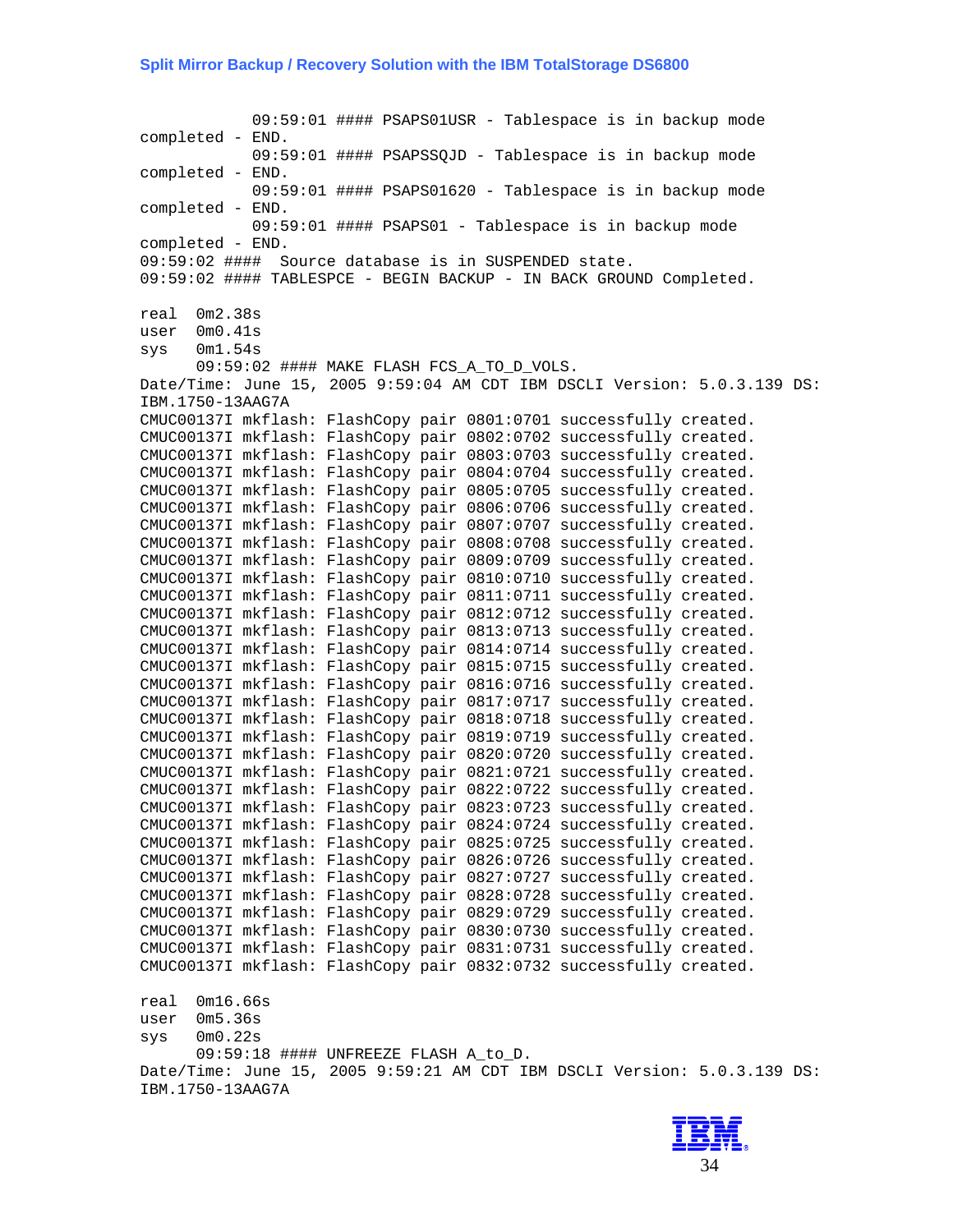### **Split Mirror Backup / Recovery Solution with the IBM TotalStorage DS6800**

CMUC00172I unfreezeflash: FlashCopy consistency group for logical subsystem 08: successfully reset.

| real<br>user | 0m12.42s<br>0m4.63s                                                                                                  |
|--------------|----------------------------------------------------------------------------------------------------------------------|
| sys          | 0 <sub>m0.17s</sub>                                                                                                  |
|              | 09:59:31 #### END BACKUP DATABASE A.                                                                                 |
|              | 09:59:31 #### Source database - resumed step Completed.<br>09:59:31 #### DATABASE - Alter system resume - Completed. |
|              | 09:59:31 #### TABLESPCE - END BACKUP - IN BACK GROUND - START.                                                       |
|              | 09:59:31 #### SYSTEM - Tablespace not in backup mode -                                                               |
| START.       |                                                                                                                      |
| START.       | 09:59:32<br>#### PSAPSSQJI - Tablespace not in backup mode -                                                         |
|              | 09:59:32<br>#### PSAPSSQJD - Tablespace not in backup mode -                                                         |
| START.       | 09:59:32<br>#### PSAPS01USR - Tablespace not in backup mode -                                                        |
| START.       |                                                                                                                      |
|              | 09:59:32<br>#### PSAPS01620 - Tablespace not in backup mode -                                                        |
| START.       |                                                                                                                      |
| START.       | 09:59:32<br>#### PSAPS01 - Tablespace not in backup mode -                                                           |
|              | 09:59:32<br>#### PSAPROLL - Tablespace not in backup mode -                                                          |
| START.       |                                                                                                                      |
|              | 09:59:32<br>#### SYSTEM - Tablespace not in backup mode -                                                            |
|              | completed - END.                                                                                                     |
|              | 09:59:32<br>#### PSAPSSQJD - Tablespace not in backup mode -<br>completed - END.                                     |
|              | 09:59:32<br>#### PSAPSSQJI - Tablespace not in backup mode -                                                         |
|              | completed - END.                                                                                                     |
|              | 09:59:33<br>#### PSAPS01620 - Tablespace not in backup mode -                                                        |
|              | completed - END.                                                                                                     |
|              | 09:59:33<br>#### PSAPROLL - Tablespace not in backup mode -<br>completed - END.                                      |
|              | 09:59:33<br>#### PSAPS01 - Tablespace not in backup mode -                                                           |
|              | completed - END.                                                                                                     |
|              | 09:59:33<br>#### PSAPS01USR - Tablespace not in backup mode -                                                        |
|              | completed - END.                                                                                                     |
|              | 09:59:34 #### Source: Backup Controlfile to<br>'/oracle/S01/oraarch/cntrlS01.dbf' - Completed.                       |
|              | 09:59:34 #### System altered: Archive log current - Completed.                                                       |
|              | 09:59:34 #### TABLESPCE - END BACKUP - IN BACK GROUND Completed -                                                    |
| END.         |                                                                                                                      |
|              | 0m2.86s                                                                                                              |
| real         | user 0m0.53s                                                                                                         |
| SVS          | $0\mathtt{m1.84s}$                                                                                                   |
|              | 09:59:34 #### MAKE FLASH FCS_A_TO_D_VOLS_ARCH.                                                                       |
|              | Date/Time: June 15, 2005 9:59:36 AM CDT IBM DSCLI Version: 5.0.3.139 DS:                                             |
|              | IBM.1750-13AAG7A<br>CMUC00168I resyncflash: FlashCopy volume pair 0823:0723 successfully                             |
|              | resynchronized.                                                                                                      |
|              | CMUC00168I resyncflash: FlashCopy volume pair 0824:0724 successfully                                                 |
|              | resynchronized.                                                                                                      |
|              |                                                                                                                      |



real 0m18.07s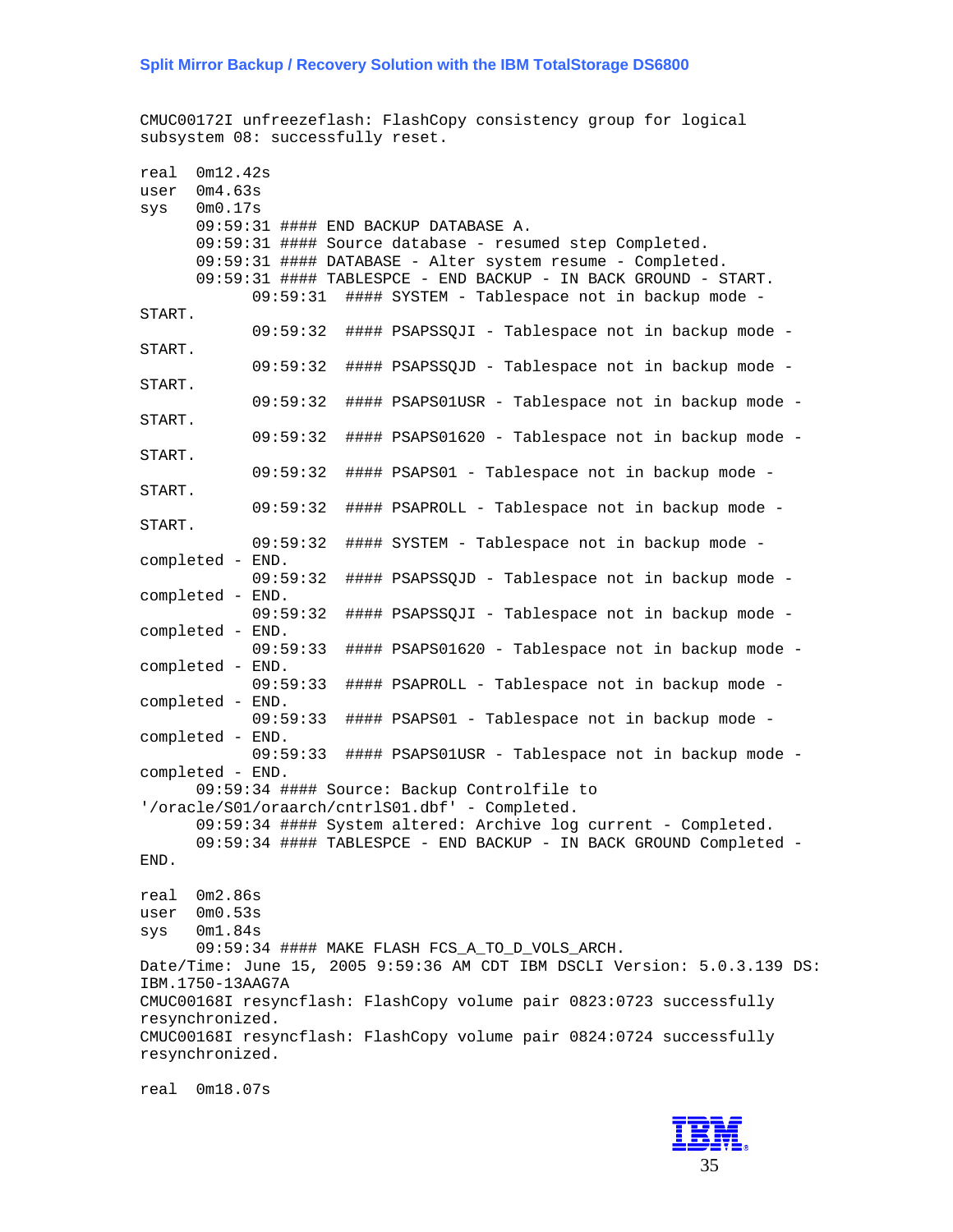user 0m4.64s sys 0m0.32s 09:59:52 #### FCS\_A\_to\_D COMPLETED.

#### /log/**PPRC\_A\_to\_B\_script.log**

```
09:59:52 #### REMOVE FLASH - FCS_B_to_C. 
Date/Time: June 15, 2005 9:59:55 AM CDT IBM DSCLI Version: 5.0.3.139 DS:
IBM.1750-13AAD0A 
CMUC00140I rmflash: FlashCopy pair 1001:0901 successfully removed. 
CMUC00140I rmflash: FlashCopy pair 1002:0902 successfully removed. 
CMUC00140I rmflash: FlashCopy pair 1003:0903 successfully removed. 
CMUC00140I rmflash: FlashCopy pair 1004:0904 successfully removed. 
CMUC00140I rmflash: FlashCopy pair 1005:0905 successfully removed. 
CMUC00140I rmflash: FlashCopy pair 1006:0906 successfully removed. 
CMUC00140I rmflash: FlashCopy pair 1007:0907 successfully removed. 
CMUC00140I rmflash: FlashCopy pair 1008:0908 successfully removed. 
CMUC00140I rmflash: FlashCopy pair 1009:0909 successfully removed. 
CMUC00140I rmflash: FlashCopy pair 1010:0910 successfully removed. 
CMUC00140I rmflash: FlashCopy pair 1011:0911 successfully removed. 
CMUC00140I rmflash: FlashCopy pair 1012:0912 successfully removed. 
CMUC00140I rmflash: FlashCopy pair 1013:0913 successfully removed. 
CMUC00140I rmflash: FlashCopy pair 1014:0914 successfully removed. 
CMUC00140I rmflash: FlashCopy pair 1015:0915 successfully removed. 
CMUC00140I rmflash: FlashCopy pair 1036:0916 successfully removed. 
CMUC00140I rmflash: FlashCopy pair 1017:0917 successfully removed. 
CMUC00140I rmflash: FlashCopy pair 1018:0918 successfully removed. 
CMUC00140I rmflash: FlashCopy pair 1019:0919 successfully removed. 
CMUC00140I rmflash: FlashCopy pair 1020:0920 successfully removed. 
CMUC00140I rmflash: FlashCopy pair 1021:0921 successfully removed. 
CMUC00140I rmflash: FlashCopy pair 1022:0922 successfully removed. 
CMUC00140I rmflash: FlashCopy pair 1023:0923 successfully removed. 
CMUC00140I rmflash: FlashCopy pair 1024:0924 successfully removed. 
CMUC00140I rmflash: FlashCopy pair 1025:0925 successfully removed. 
CMUC00140I rmflash: FlashCopy pair 1026:0926 successfully removed. 
CMUC00140I rmflash: FlashCopy pair 1027:0927 successfully removed. 
CMUC00140I rmflash: FlashCopy pair 1028:0928 successfully removed. 
CMUC00140I rmflash: FlashCopy pair 1029:0929 successfully removed. 
CMUC00140I rmflash: FlashCopy pair 1030:0930 successfully removed. 
CMUC00140I rmflash: FlashCopy pair 1031:0931 successfully removed. 
CMUC00140I rmflash: FlashCopy pair 1032:0932 successfully removed. 
real 0m15.52s 
user 0m5.42s 
sys 0m0.18s 
      10:00:08 #### BEGIN BACKUP - DATABASE A. 
10:00:08 #### TABLESPCE - BEGIN BACKUP - IN BACK GROUND Started. 
           10:00:08 #### SYSTEM - Tablespace is in backup mode - START. 
            10:00:08 #### PSAPSSQJI - Tablespace is in backup mode - 
START. 
            10:00:08 #### PSAPSSQJD - Tablespace is in backup mode - 
START. 
            10:00:08 #### PSAPS01USR - Tablespace is in backup mode - 
START.
```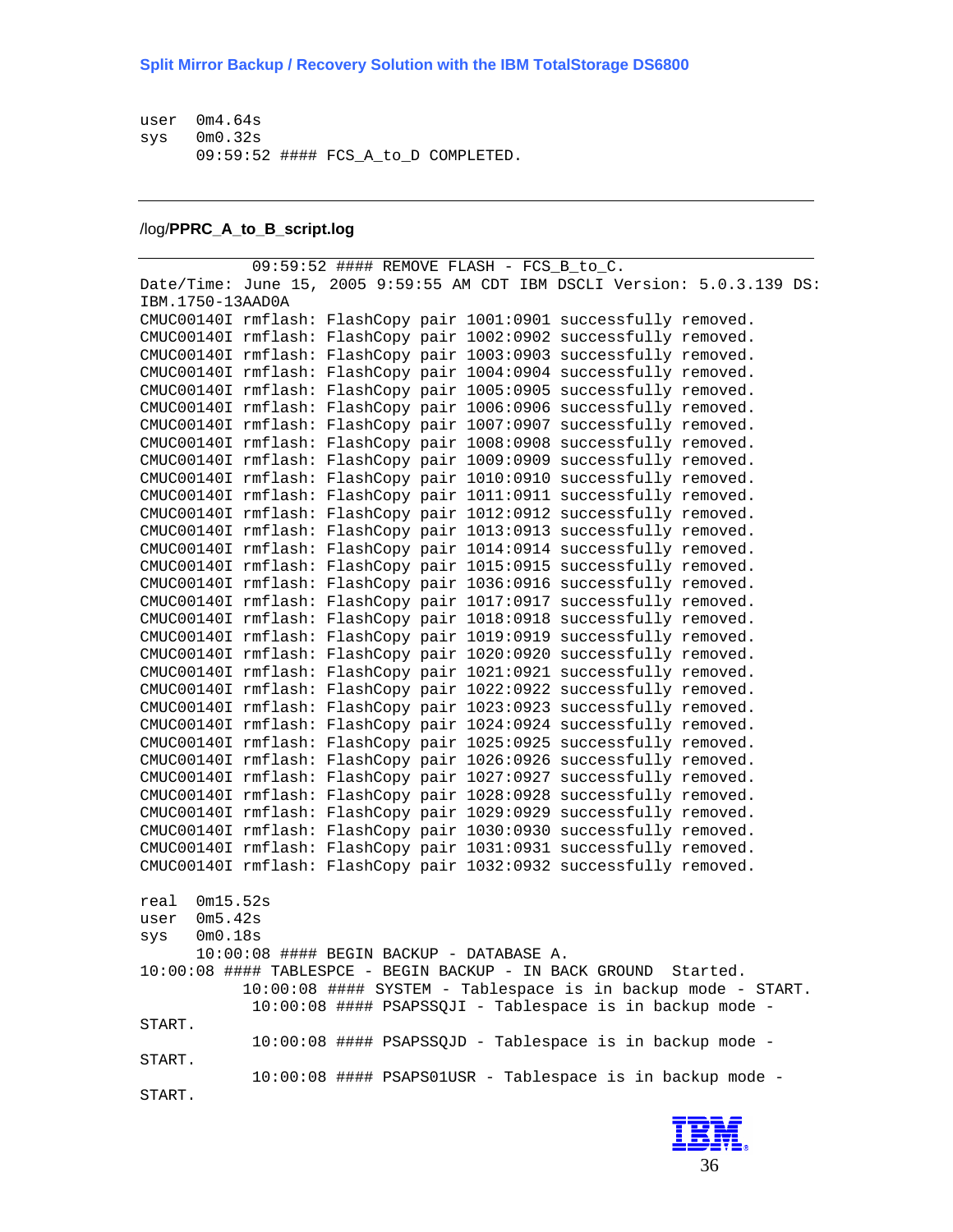#### **Split Mirror Backup / Recovery Solution with the IBM TotalStorage DS6800**

 $10:00:08$  #### PSAPS01620 - Tablespace is in backup mode -START. 10:00:08 #### PSAPROLL - Tablespace is in backup mode - START. 10:00:08 #### PSAPS01 - Tablespace is in backup mode - START. 10:00:09 #### PSAPSSQJI - Tablespace is in backup mode completed - END. 10:00:09 #### SYSTEM - Tablespace is in backup mode completed - END. 10:00:09 #### PSAPROLL - Tablespace is in backup mode completed - END. 10:00:09 #### PSAPSSQJD - Tablespace is in backup mode completed - END. 10:00:09 #### PSAPS01USR - Tablespace is in backup mode completed - END. 10:00:10 #### PSAPS01620 - Tablespace is in backup mode completed - END. 10:00:10 #### PSAPS01 - Tablespace is in backup mode completed - END. 10:00:10 #### Source database is in SUSPENDED state. 10:00:10 #### TABLESPCE - BEGIN BACKUP - IN BACK GROUND Completed. real 0m2.44s user 0m0.27s sys 0m1.80s 10:00:10 #### MAKE FLASH - FCS\_B\_TO\_C\_VOLS. Date/Time: June 15, 2005 10:00:13 AM CDT IBM DSCLI Version: 5.0.3.139 DS: IBM.1750-13AAD0A CMUC00137I mkflash: FlashCopy pair 1001:0901 successfully created. CMUC00137I mkflash: FlashCopy pair 1002:0902 successfully created. CMUC00137I mkflash: FlashCopy pair 1003:0903 successfully created. CMUC00137I mkflash: FlashCopy pair 1004:0904 successfully created. CMUC00137I mkflash: FlashCopy pair 1005:0905 successfully created. CMUC00137I mkflash: FlashCopy pair 1006:0906 successfully created. CMUC00137I mkflash: FlashCopy pair 1007:0907 successfully created. CMUC00137I mkflash: FlashCopy pair 1008:0908 successfully created. CMUC00137I mkflash: FlashCopy pair 1009:0909 successfully created. CMUC00137I mkflash: FlashCopy pair 1010:0910 successfully created. CMUC00137I mkflash: FlashCopy pair 1011:0911 successfully created. CMUC00137I mkflash: FlashCopy pair 1012:0912 successfully created. CMUC00137I mkflash: FlashCopy pair 1013:0913 successfully created. CMUC00137I mkflash: FlashCopy pair 1014:0914 successfully created. CMUC00137I mkflash: FlashCopy pair 1015:0915 successfully created. CMUC00137I mkflash: FlashCopy pair 1036:0916 successfully created. CMUC00137I mkflash: FlashCopy pair 1017:0917 successfully created. CMUC00137I mkflash: FlashCopy pair 1018:0918 successfully created. CMUC00137I mkflash: FlashCopy pair 1019:0919 successfully created. CMUC00137I mkflash: FlashCopy pair 1020:0920 successfully created. CMUC00137I mkflash: FlashCopy pair 1021:0921 successfully created. CMUC00137I mkflash: FlashCopy pair 1022:0922 successfully created. CMUC00137I mkflash: FlashCopy pair 1023:0923 successfully created. CMUC00137I mkflash: FlashCopy pair 1024:0924 successfully created. CMUC00137I mkflash: FlashCopy pair 1025:0925 successfully created. CMUC00137I mkflash: FlashCopy pair 1026:0926 successfully created. CMUC00137I mkflash: FlashCopy pair 1027:0927 successfully created.

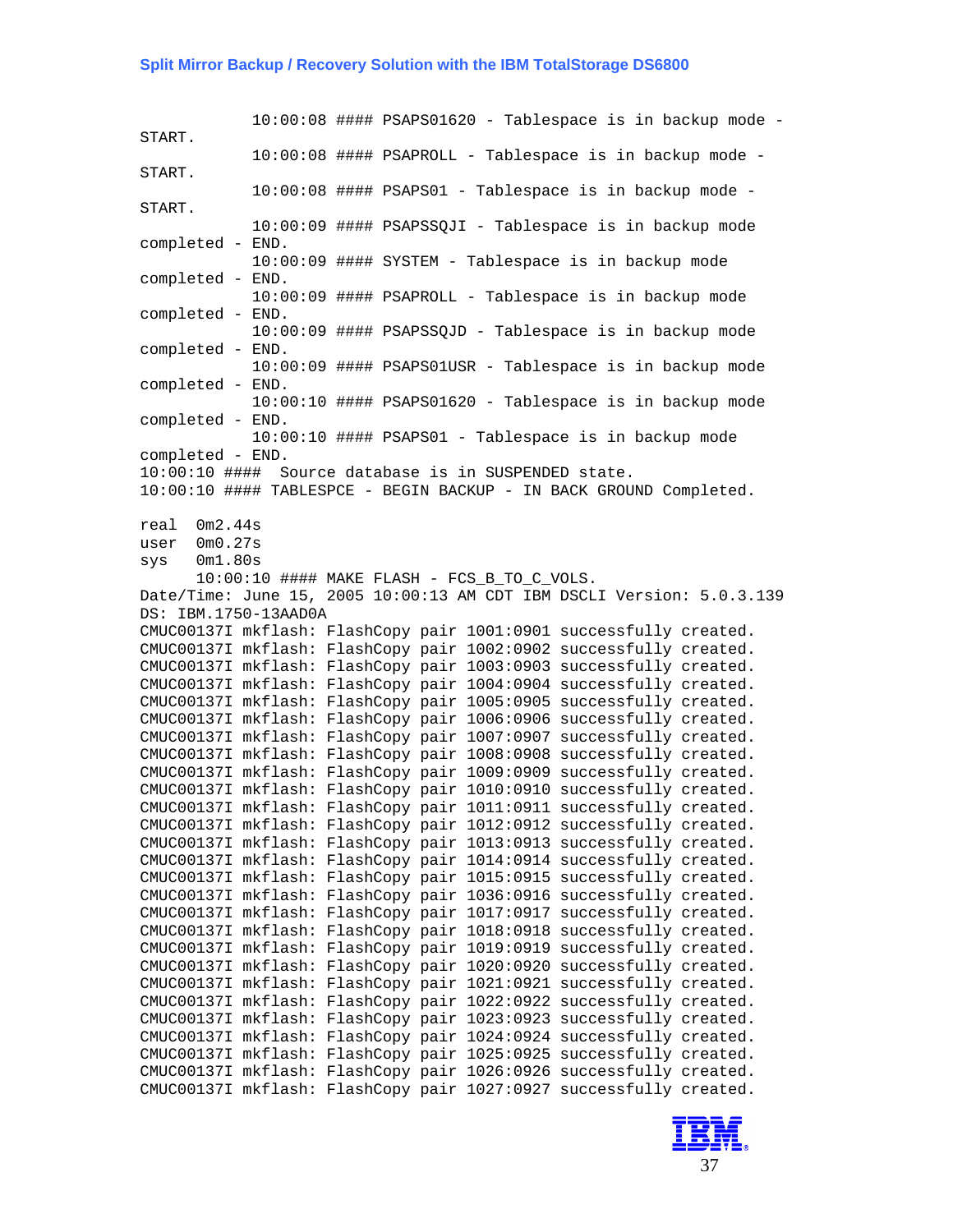#### **Split Mirror Backup / Recovery Solution with the IBM TotalStorage DS6800**

CMUC00137I mkflash: FlashCopy pair 1028:0928 successfully created. CMUC00137I mkflash: FlashCopy pair 1029:0929 successfully created. CMUC00137I mkflash: FlashCopy pair 1030:0930 successfully created. CMUC00137I mkflash: FlashCopy pair 1031:0931 successfully created. CMUC00137I mkflash: FlashCopy pair 1032:0932 successfully created. real 0m15.59s user 0m5.28s sys 0m0.27s 10:00:26 #### UNFREEZE FLASH - FCS\_B\_TO\_C\_VOLS. Date/Time: June 15, 2005 10:00:28 AM CDT IBM DSCLI Version: 5.0.3.139 DS: IBM.1750-13AAD0A CMUC00172I unfreezeflash: FlashCopy consistency group for logical subsystem 10: successfully reset. real 0m12.49s user 0m4.51s sys 0m0.21s 10:00:38 #### END BACKUP - DATABASE A. 10:00:38 #### Source database - resumed step Completed. 10:00:39 #### DATABASE - Alter system resume - Completed. 10:00:39 #### TABLESPCE - END BACKUP - IN BACK GROUND - START. 10:00:39 #### SYSTEM - Tablespace not in backup mode - START. 10:00:39 #### PSAPSSQJI - Tablespace not in backup mode - START. 10:00:39 #### PSAPSSQJD - Tablespace not in backup mode - START. 10:00:39 #### PSAPS01USR - Tablespace not in backup mode - START. 10:00:39 #### PSAPS01620 - Tablespace not in backup mode - START. 10:00:39 #### PSAPS01 - Tablespace not in backup mode - START. 10:00:39 #### PSAPROLL - Tablespace not in backup mode - START. 10:00:39 #### PSAPSSQJI - Tablespace not in backup mode completed - END. 10:00:39 #### SYSTEM - Tablespace not in backup mode completed - END. 10:00:39 #### PSAPSSQJD - Tablespace not in backup mode completed - END. 10:00:40 #### PSAPS01 - Tablespace not in backup mode completed - END. 10:00:40 #### PSAPROLL - Tablespace not in backup mode completed - END. 10:00:40 #### PSAPS01620 - Tablespace not in backup mode completed - END. 10:00:40 #### PSAPS01USR - Tablespace not in backup mode completed - END. 10:00:40 #### Source: Backup Controlfile to '/oracle/S01/oraarch/cntrlS01.dbf' - Completed. 10:00:40 #### System altered: Archive log current - Completed. 10:00:40 #### TABLESPCE - END BACKUP - IN BACK GROUND Completed - END.

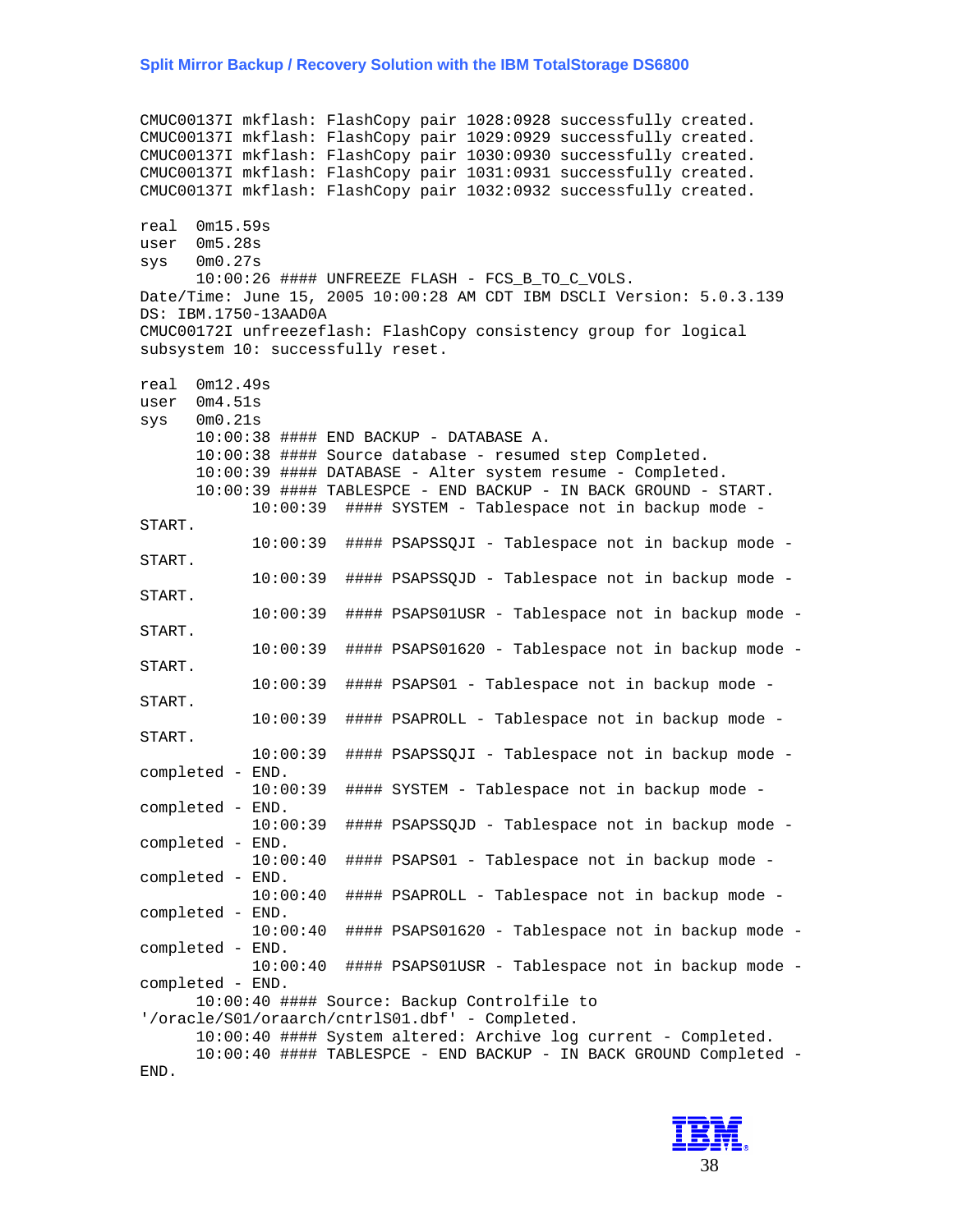real 0m2.40s user 0m0.37s sys 0m1.88s 10:00:40 #### PPRC\_A\_to\_B COMPLETED.

#### /log/**FCS\_B\_to\_C\_script.log**

10:00:41 #### LIST PPRC - PPRC\_A\_TO\_B\_VOLS\_ARCH - check Full Duplex. 10:00:56 #### RESYNCFLASH - FCS\_B\_TO\_C\_VOLS\_ARCH. Date/Time: June 15, 2005 10:00:59 AM CDT IBM DSCLI Version: 5.0.3.139 DS: IBM.1750-13AAD0A CMUC00168I resyncflash: FlashCopy volume pair 1023:0923 successfully resynchronized. CMUC00168I resyncflash: FlashCopy volume pair 1024:0924 successfully resynchronized. real 0m14.68s user 0m4.70s sys 0m0.21s ####################################################################### ##### 10:01:11 DSCLI - PPRC STEPS - COMPLETED ON SOURCE ####################################################################### #####